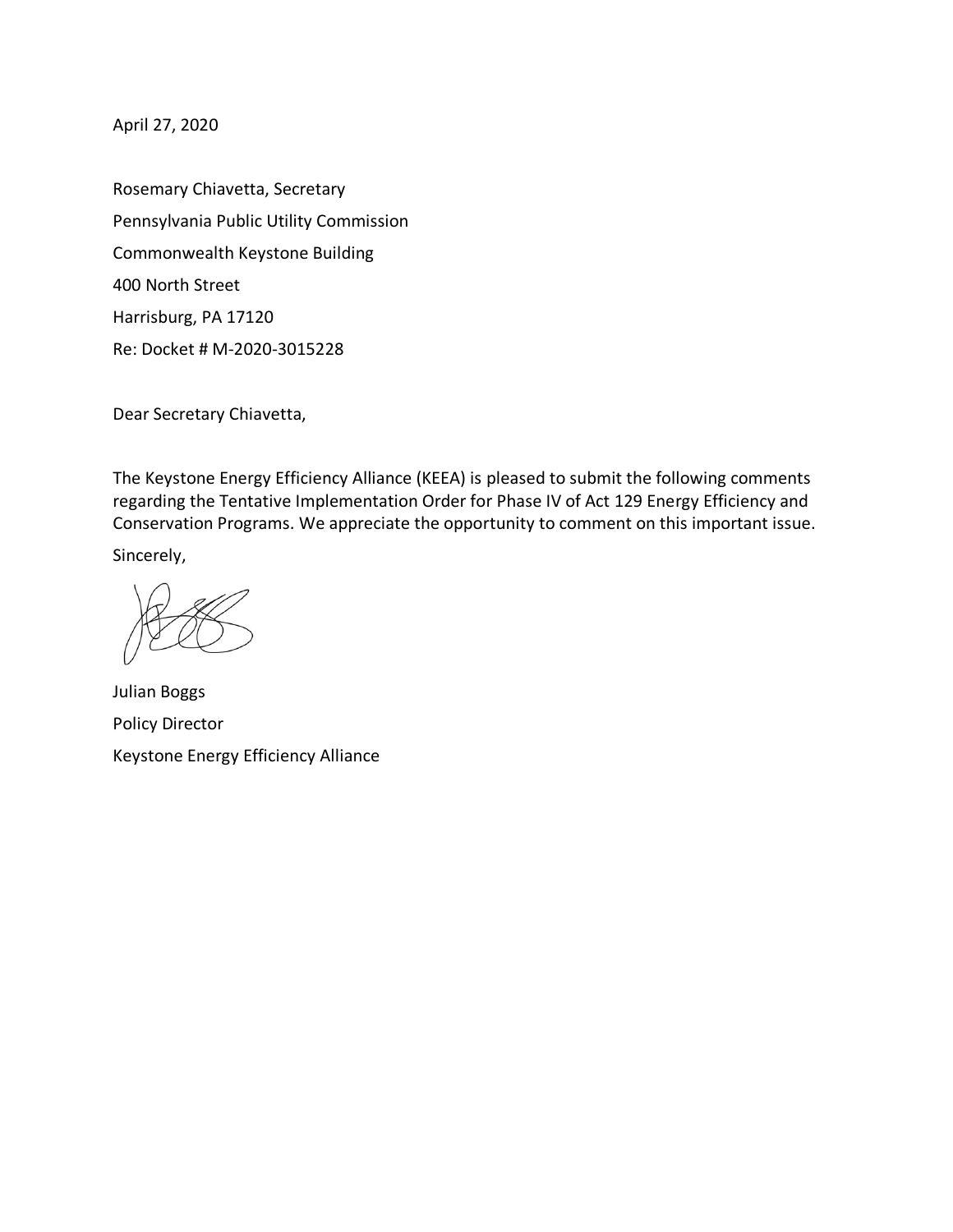### BEFORE THE PENNSYLVANIA PUBLIC UTILITY COMMISSION

Act 129 Energy Efficiency & Conservation Program Phase IV Tentative Implementation Order Docket # M-2020-3015228

# COMMENTS OF THE KEYSTONE ENERGY EFFICIENCY ALLIANCE TO THE TENTATIVE IMPLEMENTATION ORDER REGARDING PHASE IV OF ENERGY EFFICIENCY AND CONSERVATION PROGRAMS UNDER ACT 129

### **INTRODUCTION**

The Keystone Energy Efficiency Alliance (KEEA) is Pennsylvania's trade association for the energy efficiency industry. Our membership, comprised of seventy companies, ranges from small local firms to large multinational corporations and operates across the value chain of energy efficiency. We engage our membership and key policymakers in support of an industry that accounts for more than 71,000 Pennsylvania jobs. The policy we promote at the state and local level expands the market for energy efficiency.

KEEA thanks the Commission for the opportunity to comment on the Phase IV Tentative Implementation Order. KEEA strongly supports the Commission's finding that a Phase IV is in the public interest. In these comments, we make recommendations for Phase IV programs in order to maximize energy savings, economic development, improved health, and many other lasting benefits that Act 129 delivers.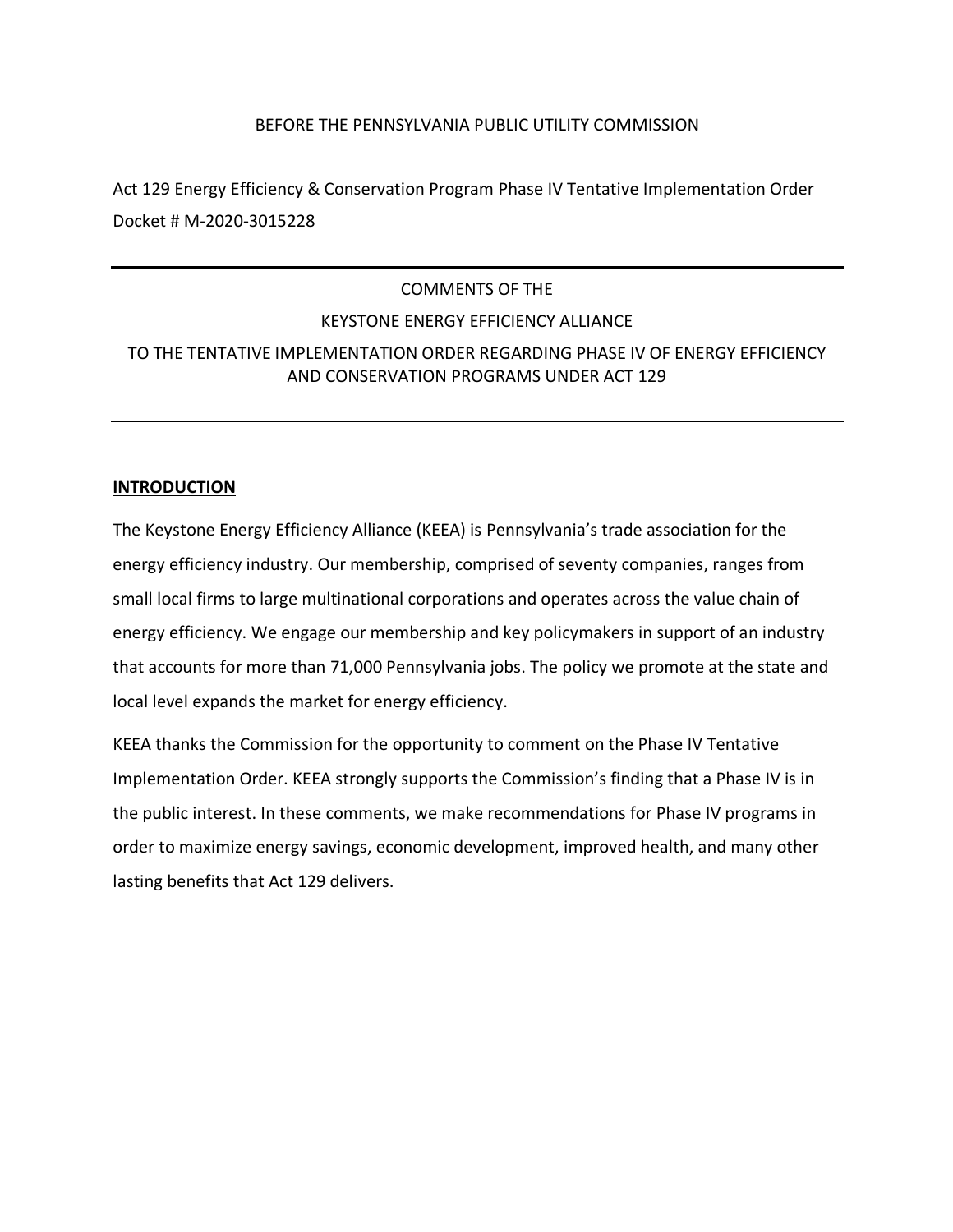## **Table of Contents**

 $\overline{a}$ 

Section I: Impact of the COVID-19 Pandemic on Act 129 Implementation Section II: Cost of Energy Efficiency and Conservation Plans Section III: Maximizing Energy Efficiency Investment and Customer Benefits Section IV: Balancing Long-lived and Short-lived Measures in EDC Plans Section V: Accumulating Savings in Excess of Reduction Requirements Section VI. Standards to Ensure Savings Are Available to All Customers Section VII: Bidding Energy Efficiency Resources into the PJM Capacity Market Section VIII: Fuel-switching Policy **Conclusion** Appendix

## **SECTION I: IMPACT OF THE COVID-19 PANDEMIC ON ACT 129 IMPLEMENTATION**

**The Commission should initiate a proceeding to develop best practices and program adjustments for the implementation of Phase III programs in response to the COVID-19 pandemic.**

Act 129 was signed into law in October 2008, a month after the Lehman Brothers collapse that triggered the Great Recession. In 2009, electricity demand collapsed as economic activity stagnated<sup>1</sup>. Despite this challenging environment, energy efficiency was a bright spot in the recovery, creating tens of thousands of jobs, driving rapid innovation with LED lighting technology, and delivering \$4 billion in benefits to Pennsylvania electric customers through Phase I of Act 129 [Phase I Final Report at 16].

<sup>&</sup>lt;sup>1</sup> State Electricity Profile: Pennsylvania, U.S. Energy Information Administration, 2019, available at https://www.eia.gov/state/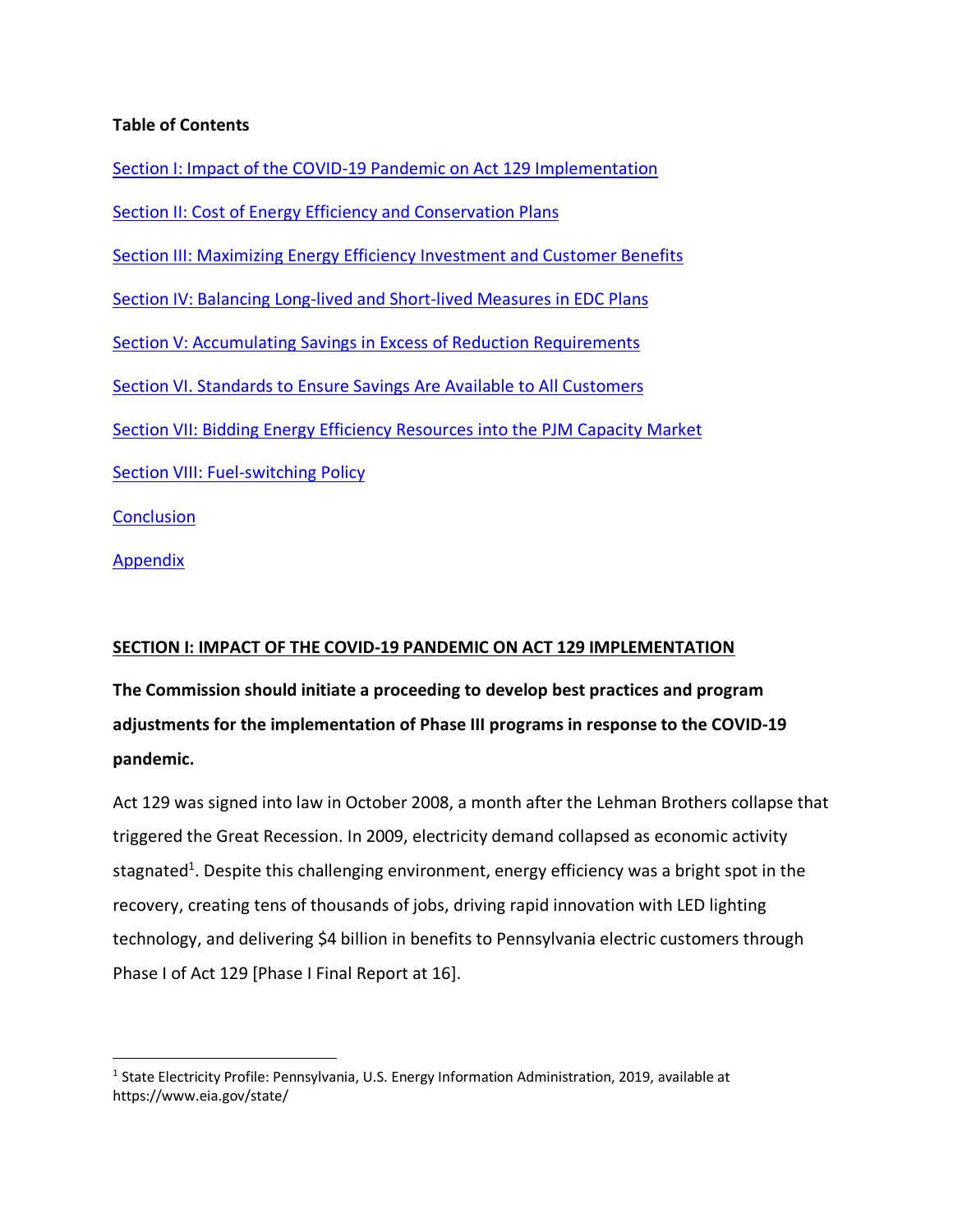This history serves as a reminder of the important role energy efficiency can play in recovering from the grave situation we face today. Energy efficiency employment has grown 20 percent over the past five years<sup>2</sup> and accounted for 71,000 Pennsylvania jobs in 2019<sup>3</sup>. Energy efficiency can help households and businesses reduce energy costs in an uncertain economic future, and put tens of thousands of Pennsylvanians to work installing the next generation of energy efficiency measures.

At the same time, the energy efficiency industry has not been spared from the economic devastation of the COVID-19 pandemic. A recent report by E2 and E4theFuture found that the energy efficiency industry lost 69,800 jobs in March.<sup>4</sup> Anecdotally, KEEA member companies in the residential and small business sector have been the hardest hit, with layoffs, furloughs, and reduced hours reaching 75 to 100 percent of employees.

Despite these challenges, the energy efficiency industry continues to find creative ways to deliver energy efficiency savings to customers during this critical time. Behavioral programs that use science-based techniques to encourage conversation are delivering real energy savings as Pennsylvanians consume more energy at home. Energy efficiency vendors are using online marketplaces, virtual audits, and multi-channel marketing to build pipelines of customers to ramp up energy efficiency projects when on-site work resumes. Design, engineering, and project development for large commercial and industrial projects continues as engineers and energy experts work from home.

Multiple states have already taken action to support energy efficiency programs in response to COVID-19. The Connecticut Department of Energy and Environmental Protection (DEEP) issued a determination approving utilities programs to support the energy efficiency workforce

 $<sup>2</sup>$  2020 US Energy & Employment Report, NASEO and Energy Futures Initiative, Five Year Trends, available at</sup> https://www.usenergyjobs.org/2020-state-reports

<sup>&</sup>lt;sup>3</sup> 2020 US Energy & Employment Report, NASEO and Energy Futures Initiative, Pennsylvania Report, available at https://www.usenergyjobs.org/2020-state-reports

<sup>4</sup> Clean Energy Employment: Initial Impacts from COVID-19 Economic Crisis, E2 and E4theFuture, available at https://e2.org/reports/clean-jobs-covid-economic-crisis-march-2020/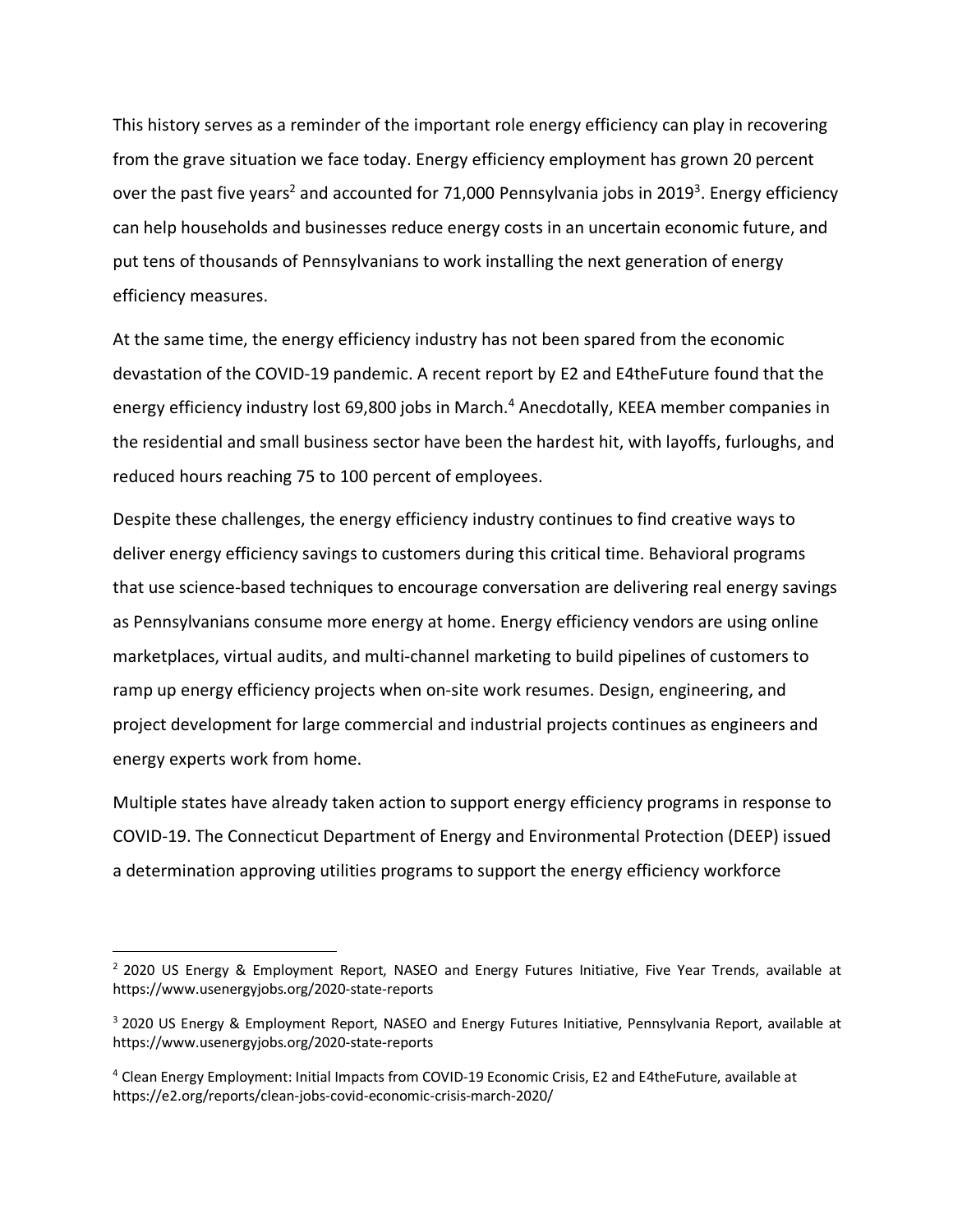through virtual trainings and advance partial payments to vendors<sup>5</sup>. The New York State Energy Research and Development Authority (NYSERDA) issued a letter on April 23 making a number of modifications to energy efficiency programs, including advance payments to vendors, virtual measurement & verification procedures, and extensions to program deadlines<sup>6</sup>.

Considering the substantial disruption COVID-19 has posed to energy efficiency programs, and the anticipated ongoing impacts on the energy efficiency and construction industries, KEEA recommends that the Commission convene EDCs, energy efficiency vendors, and other interested stakeholders to share and deploy best practices for implementing Phase III energy efficiency programs in the new and ever-changing environment.

### **SECTION II: COST OF ENERGY EFFICIENCY AND CONSERVATION PLANS**

# **KEEA recommends updating the calculation for the "total cost of any plan" to adjust for inflation and significant changes in costs since the budgets were first calculated in 2009.**

Act 129 states "[t]he total cost of any plan must not exceed two percent of the EDC's total annual revenue as of December 31, 2006, excluding Low Income Usage Reduction Programs established under 52 Pa. Code § 58 (relating to residential Low-Income Usage Reduction Programs)" [66 Pa. C.S. § 2806.1(g)]. In its initial Implementation Order, the Commission directed each EDC to calculate its own budget, and stakeholders disagreed as to which revenues should be included (specifically whether competitive electric generating supplier sales in Duquesne Light Company's territory should count), and whether the cap should apply to the span of a year or a phase [Phase I Implementation Order]. That is to say, even though the budget is established by legislation, it required interpretation by the Commission.

If budgets are not adjusted for inflation, Act 129 will not produce the intended level of savings or benefits expected when passed. To provide a sense of scale, one would need approximately

<sup>5</sup> Initial Action Items: COVID-19 Contingency Planning in the 2019-2021 Conservation and Load Management Plan, DEEP,

<sup>6</sup> COVID Response Letter, Case No. 18-M-0084, NYSERDA, available at http://documents.dps.ny.gov/public/MatterManagement/CaseMaster.aspx?Mattercaseno=18-M-0084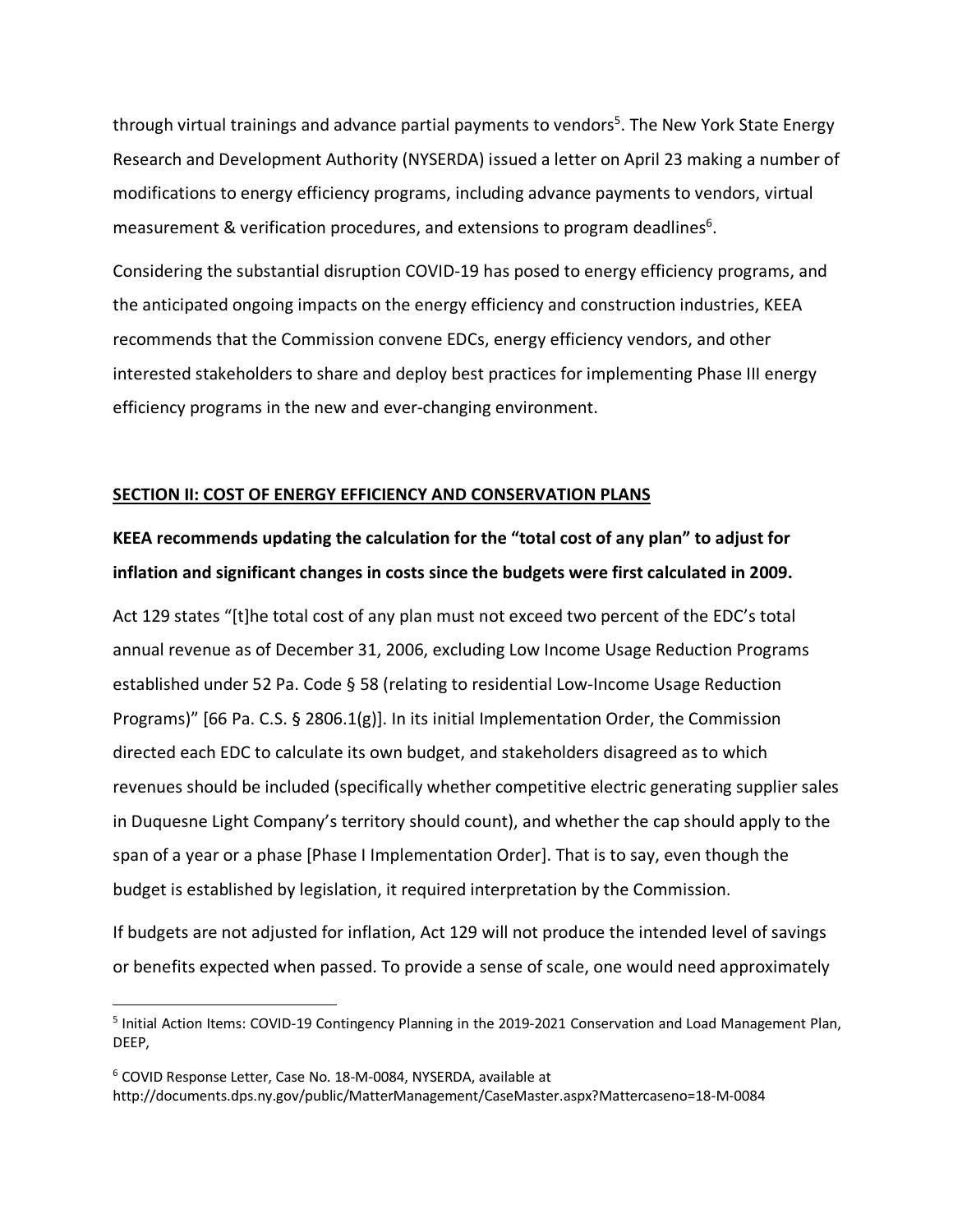\$1.25 today to achieve the purchasing power \$1 provided in 2006, due to the inflationary rise in prices of goods and services over time. Inflation adjustments are important to ensure the consistency of the budgets established in the initial Act 129 legislation.

KEEA proposes adjusting the Phase IV budgets to account for inflation as shown in Table 1, which compares the initial budgets to the inflation-adjusted budgets. This would result in a statewide Phase IV budget of \$1.53 billion, an increase of roughly \$300 million over the proposed budget of \$1.22 billion. KEEA relied on a gross domestic product ("GDP") implicit price deflator sourced from the United States Federal Reserve<sup>7</sup> to adjust for inflation.

Utilizing a GDP price deflator is a reasonable approach because it measures changes in the value of all goods and services in the economy, rather than specific goods or services. Energy efficiency programs cover many parts of the economy, requiring a more holistic approach than a simple Consumer Price Index (the price of a basket of consumer goods) or other inflation adjustments.

The additional budget will allow the EDCs to achieve 25% higher energy savings and deliver additional net customer benefit. This is supported by the fact that the Potential Study found significant cost-effective energy efficiency potential beyond what is achievable with the unadjusted budgets, at similar cost [Potential Study at 23]. Table 2 shows KEEA proposed savings targets for each utility based on the adjusted budget and utility-specific acquisition cost found in the Potential Study [Potential Study at 3].

KEEA recommends the Commission adopt the budgets and savings targets in Tables 1 and 2 for Phase IV of Act 129 in order to better reflect actual costs and deliver the levels of real savings and benefits intended for Act 129.

<sup>&</sup>lt;sup>7</sup> Federal Reserve Economic Data, available at https://fred.stlouisfed.org/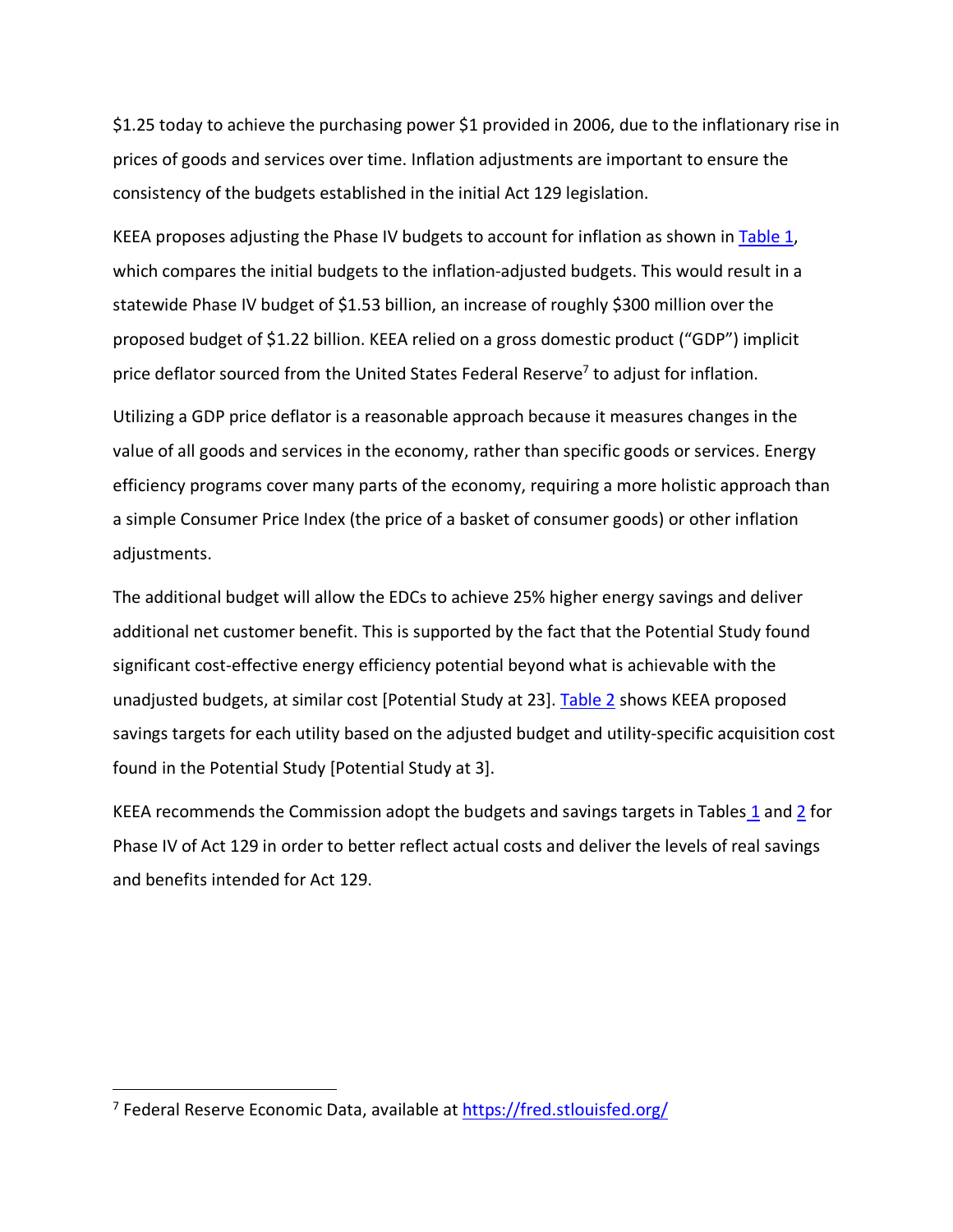#### **SECTION III: MAXIMIZING ENERGY EFFICIENCY INVESTMENT AND CUSTOMER BENEFITS**

**KEEA proposes that in order to maximize customer benefit under the legislative framework provided by Act 129, the Commission should ensure that utilities continue to invest in energy efficiency programs after savings targets have been met as long as it is cost-effective to do so. Furthermore, KEEA recommends that the Commission require each utility to submit plans to invest all excess budget into supplementary energy efficiency programs.**

#### *Savings Targets Alone Will Not Maximize Customer Benefit*

KEEA accepts the acquisition costs in the Phase IV Potential Study, though we assert that they likely overestimate the true acquisition costs in Pennsylvania and therefore underestimate the savings that can be achieved within Act 129 budget constraints. As Commissioner Place noted in his Statement, savings targets are wholly a function of the projected acquisition costs of first year savings and Act 129 budgets, and actual acquisition costs to date have been significantly lower than projected. Meanwhile, the SWE has calculated a significantly higher acquisition cost for Phase IV (\$278/MWh) than was used in the Phase III Implementation Order (\$184/MWh). While the loss of LED lighting as a dominant measure, particularly in the residential sector, may account for some of the projected increase, the projected spike in costs persists even when controlling for lighting. According to an analysis provided to KEEA by GDS Associates, the projected acquisition costs for Phase IV residential non-low income are 81 percent higher than non-lighting, non-low income acquisition costs in the first three years of Phase III [Table 3].

Regardless, KEEA understands the Commission's reasoning for erring on the side of caution and proposing savings targets that EDCs are reasonably certain to be able to meet within their 2 percent budget. Because the Commission is required to issue a minimum \$1,000,000 penalty if an EDC misses its target by any amount [66 Pa.C.S.  $\S$  2806.1(f)(2)(i)], overly-ambitious savings targets risk penalizing EDCs even if a good faith effort has been made.

An additional downside of ambitious savings targets is that they may inadvertently drive EDCs towards a measure mix that prioritizes lower cost first-year savings (typically with shorter measure lives) over higher-cost first-year savings (typically deeper measures with longer measure lives). The combination of strict savings targets, a firm budget cap, and steep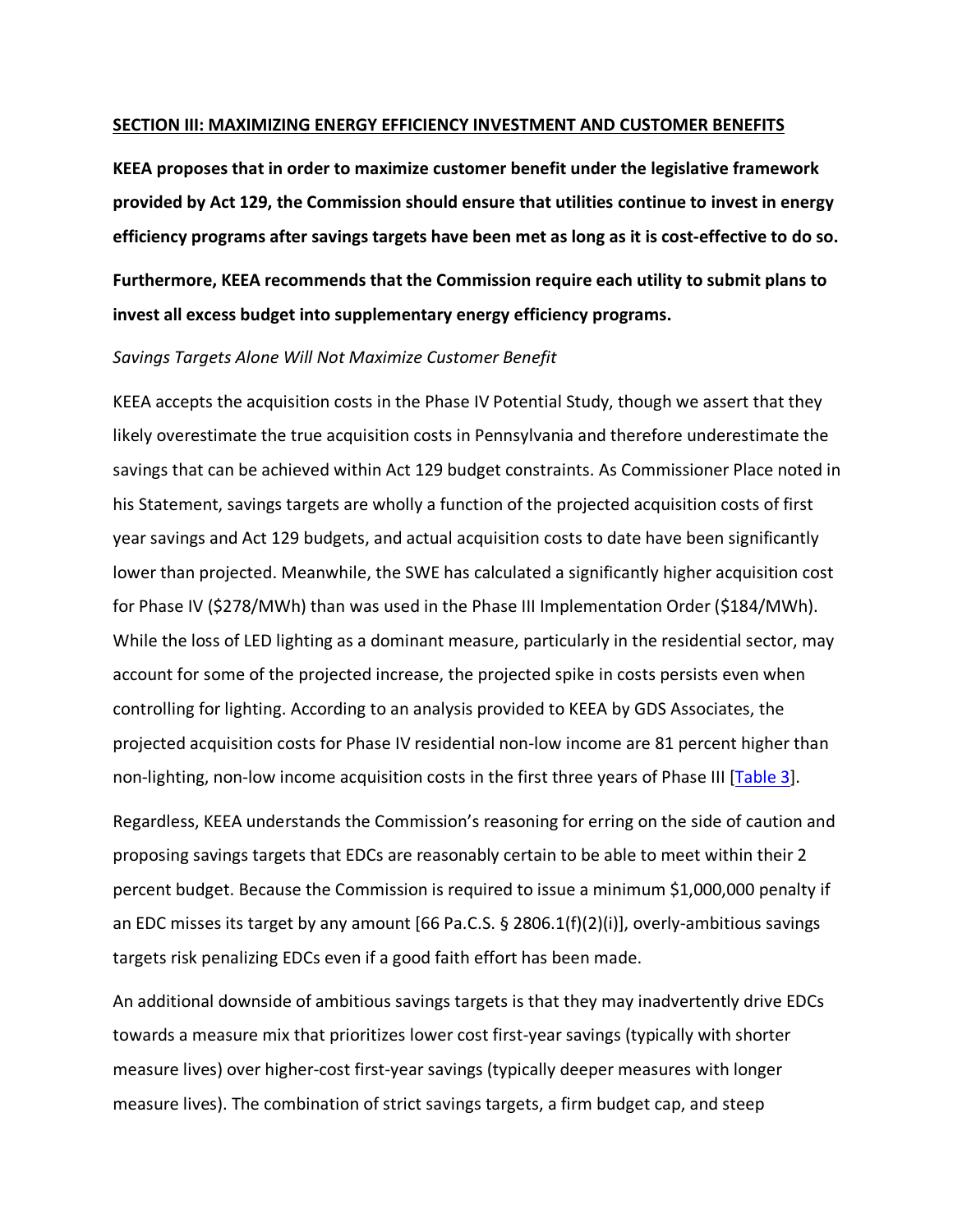mandatory penalties has historically led EDCs, when implementing the programs in the field, to prioritize measures that deliver the lowest possible cost first-year savings in order to avoid the penalty at lowest possible cost. For example, lighting and home energy reports (HERs) represent more than 80 percent of all savings over the first three years of Phase III, [Table 4], despite the Phase III Potential Study projecting that these measures represented just 41 percent of base achievable energy efficiency [Table 5] for Phase III.

Measures that deliver low-cost first-year savings like HERs have important attributes such as broad participation rates among customers and should remain part of the measure mix. However, a single-minded focus on these measures diverts resources from investment in longlived measures that provide important benefits and deliver sustained value for Pennsylvania electric customers, including non-energy benefits like improved indoor air quality and housing affordability.

The Tentative Order anticipates that in place of lighting measures, EDCs will meet savings targets through comprehensive whole-home measures and other longer-lived measures. Chairman Brown Dutrieuille, in her Statement, declares that the "Tentative Order proposes that utilities design plans which provide more focus on comprehensive energy efficiency measures. This concept is a natural evolution from simple measures such as lighting to all-encompassing measures such as updating HVAC, weatherization, and water heating for a building." We strongly applaud this sentiment. However, the Order itself does not provide mechanisms to ensure that EDCs invest in the long-lived measures that the Chairman describes. Past experience tells us that absent a policy change, EDCs during implementation will continue to prioritize measures that deliver low-cost first-year savings at the expense of the long-lived measures that the Order anticipates. Additional steps are needed to ensure that the Chairman's goals are realized. If the Commission allows the much higher acquisition costs set forth in the Tentative Implementation Order, then the Commission should also ensure that the comprehensive long-lived measures are installed.

*EDCs Should Be Required to Invest Their Full Budgets in Energy Efficiency to Maximize Customer Benefit*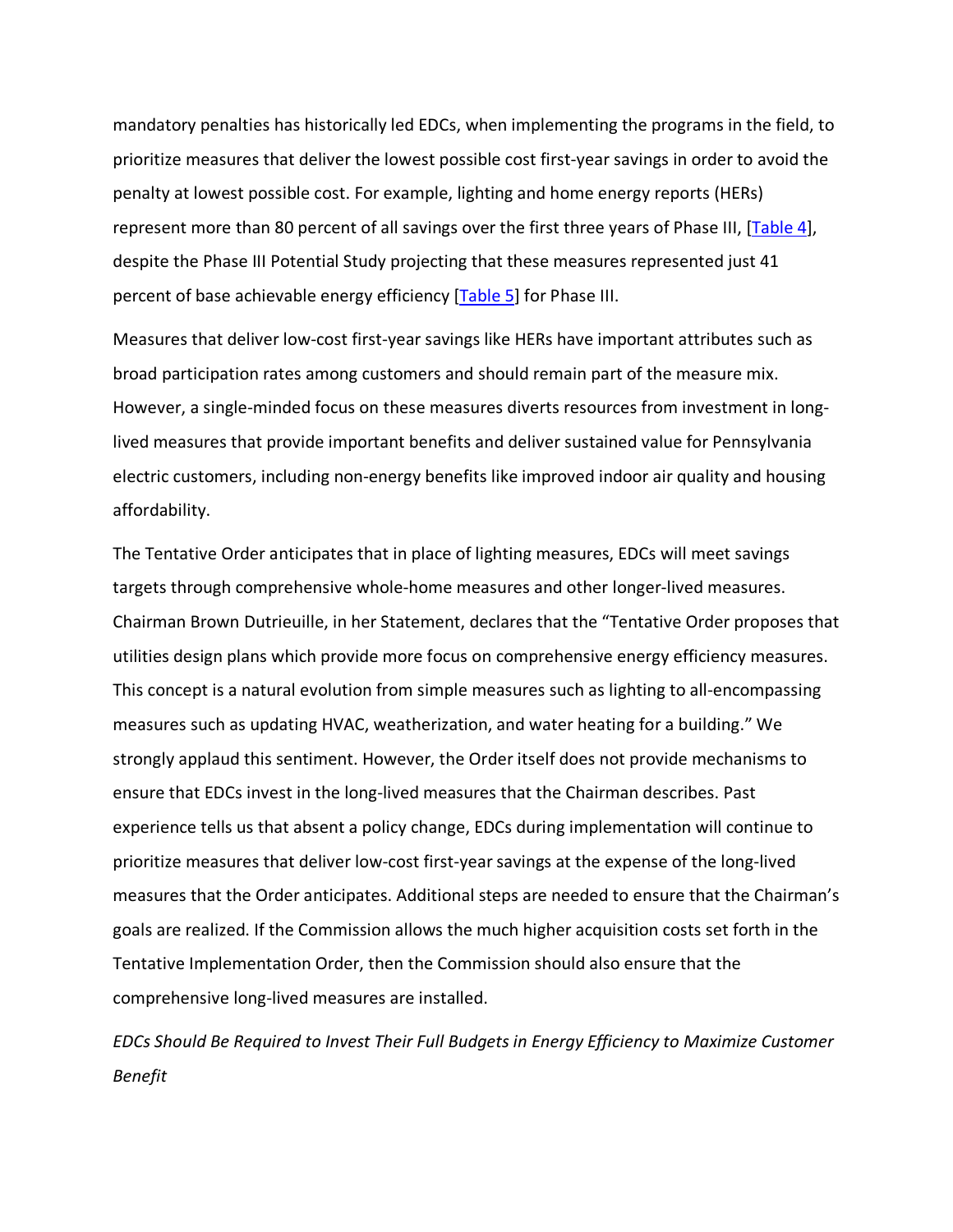The concept that utilities should exceed their targets to maximize cost-effective investment in energy efficiency under the 2 percent budget cap is well established. Act 129 states "The commission shall conduct a public hearing on each plan and allow for the submission of recommendations by the Office of Consumer Advocate and the Office of Small Business Advocate and by members of the public as to how the electric distribution company could improve its plan or exceed the required reductions in consumption" [66 Pa.C.S. § 2806.1(e)(1)]. In its Phase II Implementation Order, the Commission stated, "Our goal is not to just require achievement of minimum targets. Pennsylvania EDCs are not to stop spending their program budgets when they achieve their savings target within a phase, but rather are to seek out additional, cost-effective measures to implement." [Phase II Final Implementation Order at 26.]. However, at the end of Phase II, utilities had not spent \$137M, or 19 percent, of available Act 129 budgets [Table 6]. Indeed, it its Phase IV Tentative Implementation Order, the Commission has already put in place a policy intended to encourage EDCs to continue invest in energy efficiency after savings targets are met by allowing EDCs to carry over the full value of savings generated in one phase to the next [Tentative Order at 22].

However, the Commission's efforts thus far to encourage EDCs to maximize energy efficiency investments have not yet delivered the full benefit of energy efficiency programs allowed under the budget cap. During Program Years 2-10 of Act 129 (excluding year 1 as utilities were scaling programs for the first time), utilities spent just 80% of their budgets, leaving \$388M unspent [Table 6]. That unspent budget represents billions in TRC benefits that were not captured by customers.

Working against the Commission's efforts is a significant financial disincentive for the EDCs to continue investing in energy efficiency programs after required reductions in consumption are met, since such expenditures erode electricity sales revenue and deliver a lower rate of return than capital investments<sup>8</sup>. In the absence of alternative ratemaking mechanisms that resolve

<sup>&</sup>lt;sup>8</sup> Beyond Carrots for Utilities: A National Review of Performance Incentives for Energy Efficiency, American Council for an Energy Efficient Economy, 2015, available at https://www.aceee.org/research-report/u1504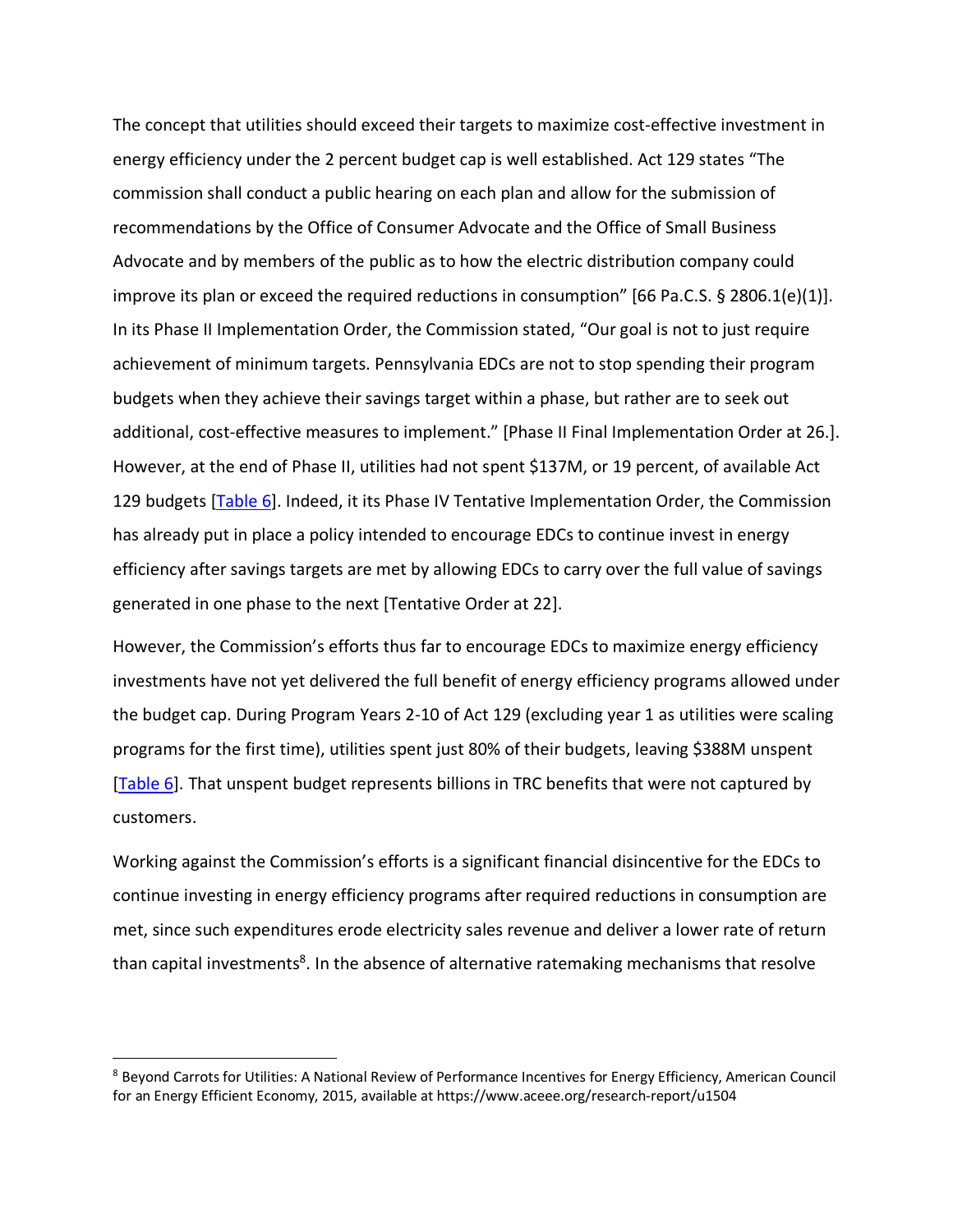this financial disincentive, the Commission must take stronger action to ensure that Act 129 budgets are fully utilized to deliver the maximum customer benefit.

Therefore, the Commission should not only request, but require that EDCs invest their entire 2 percent budget into energy efficiency programs in order to maximize the customer benefit of Act 129.

# *Investment of Excess Budgets in Cost-Effective Energy Efficiency Will Produce Greater Benefit Than Customer Refunds*

In proposing additional reductions in consumption through a Phase IV of Act 129, the Commission finds that EDC investment in energy efficiency can deliver greater benefit to electric customers than the cost of those programs [Tentative Order at 13]. Moreover, the Commission finds that "it would be more beneficial to all parties, including ratepayers, for the EDCs to be allowed to spend Phase III budgets to attain savings in excess of compliance targets..." [Tentative Order at 69]. An extension of this logic finds that the more benefit to electric customers will occur if EDCs invest one hundred percent of their annual spending limits into energy efficiency programs rather than refunds as long as the total investment is costeffective. The Potential Study finds energy efficiency investment up to and beyond the budget cap to be cost-effective. The SWE notes that "because the model results were in a budgetconstrained framework, significant efficiency savings were available at similar costs beyond those obtainable within the budget constraints" [Potential Study at 23]. Thus, refunding excess budgets to ratepayers rather than directing EDCs to invest further in energy efficiency would deny Pennsylvania electric customers significant benefits.

The Commission states, "We do not believe it to be sound policy to continue spending Phase III budgets in Phase IV on Phase IV plan implementation when those monies could be refunded back to the appropriate rate classes." KEEA agrees that Phase III budgets should not be spent on Phase IV implementation, as that would merely serve to undermine investments and savings that would otherwise be generated in Phase IV using Phase IV budgets. However, the notion that customers are better served through refunds than by additional investments in energy efficiency flies in the face of the Commission's continued finding, discussed here at length, that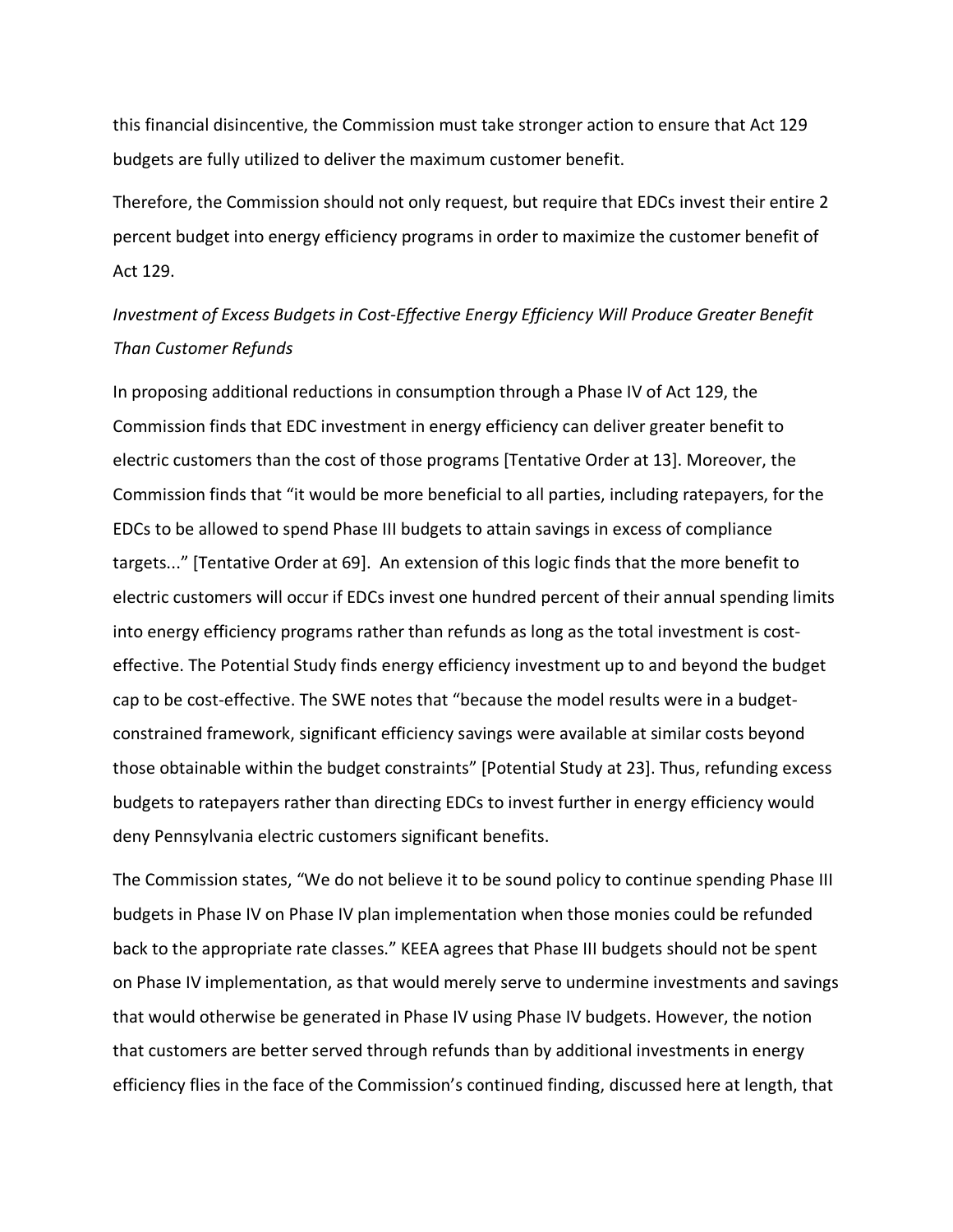investments in energy efficiency in excess of minimum savings targets are to the benefit of electric customers. Instead, below we propose an alternative mechanism by which excess budgets are invested in supplementary energy efficiency programs.

# *The Commission Should Require That Excess Budgets Be Used for Supplementary Energy Efficiency Programs*

Even with a clear requirement from the Commission to spend their budgets in full, it is likely and reasonable that EDCs may continue to hold excess budgets at the end of the Phase due to the difficulty of precisely calibrating programs to approach but not exceed budget caps. In order to utilize these funds so as to not confuse implementation or compliance in the subsequent phase, KEEA proposes that excess budgets be invested into supplementary programs or pilot programs using strategies that are not employed in core Phase III or Phase IV implementation plans. Such strategies could include market transformation, financing, or education. EDCs should include accounting mechanisms in their implementation plans to ensure that supplementary programs are budgeted and evaluated separately from core programs.

Supplementary programs should not be required to meet specific savings targets, since their exact budgets would not be known until the conclusion of each phase. However, the plan for supplementary programs could be developed, proposed, and approved using estimates based on each EDC's projected excess budget. Upon the completion of EDC accounting for each Phase, the budgets for ensuing supplementary programs would be finalized and spent down.

KEEA welcomes alternative perspectives on the appropriate mechanism by which EDCs should spend down their entire budgets, and we encourage the Commission to convene stakeholders to further develop recommendations on the design of supplementary programs. However, the benefits of utilizing the full cost-effective budget are clear and the Commission should direct EDCs to do so in its Final Implementation Order.

*Alternative Ratemaking Mechanisms Can Motivate EDCs to Maximize Benefits Under Act 129*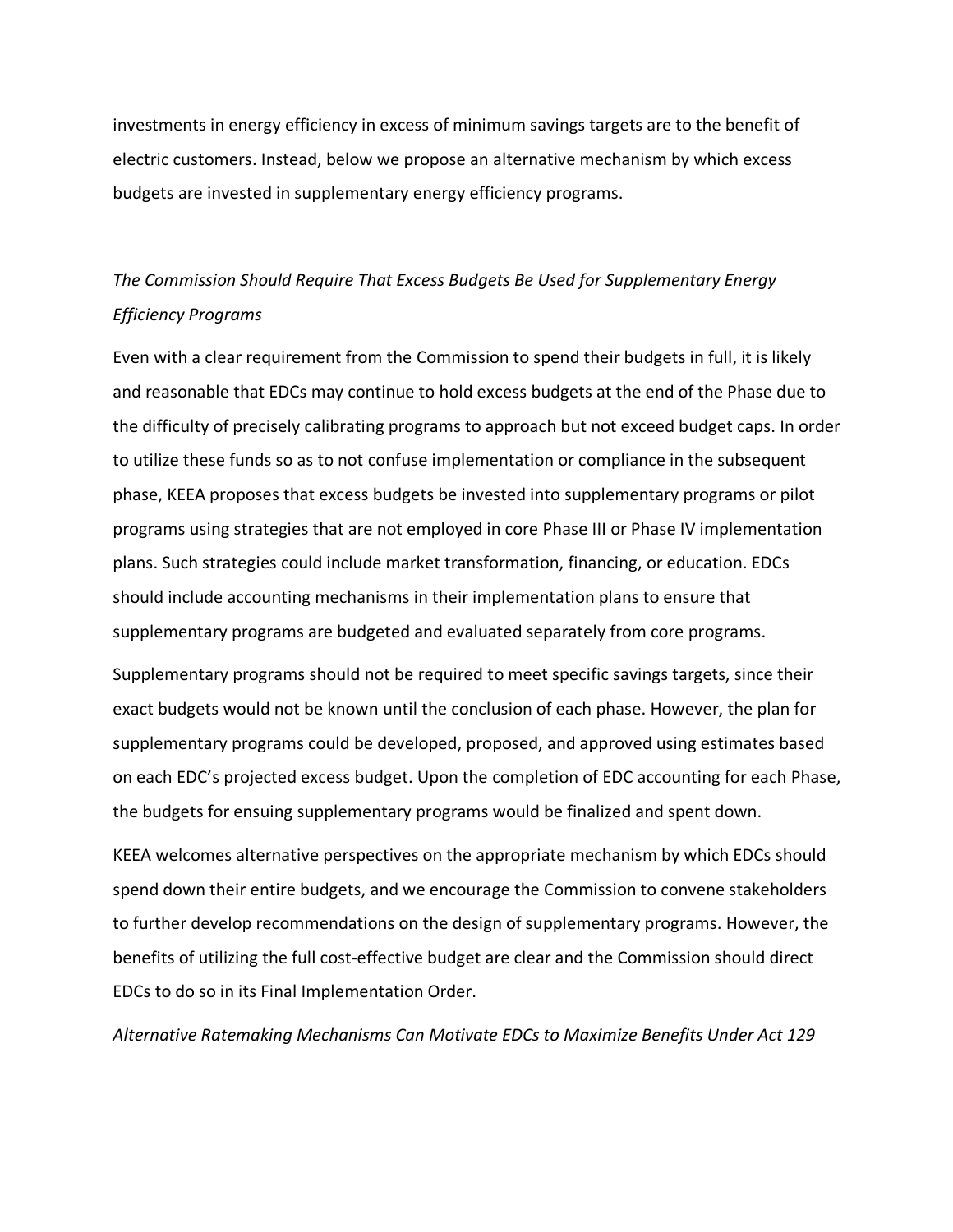KEEA maintains that the most effective tools to improve utility performance and deliver maximum benefits from Act 129 budgets are alternative ratemaking mechanisms, including performance incentives and full revenue decoupling, which allow EDCs to share in a portion of the considerable value that energy efficiency programs deliver to customers. We have discussed these policies at length in our comments on Alternative Ratemaking Methodologies, Docket No. M-2015-2518883. However, we understand that the Commission will not consider alternative ratemaking mechanisms in this proceeding, and look forward to EDC proposals in rate cases that include these mechanisms.

#### **SECTION IV: BALANCING LONG-LIVED AND SHORT-LIVED MEASURES IN EDC PLANS**

**The Commission should direct EDCs to submit plans that have an average expected useful life (EUL) of measures within a target range, and that include strategies that leverage short-lived measures to maximize the benefit of longer-lived measures.**

As stated in Section III, KEEA wholeheartedly agrees with Chairman Brown Dutrieuille that EDC plans should evolve from simple measures like lighting to all-encompassing measures such as updates to HVAC, weatherization, and water heating. We believe that, to allow for investments in long-lived measures, it is necessary for EDCs to invest their entire Act 129 budgets into energy efficiency beyond minimum savings targets.

However additional actions are necessary to ensure utility plans include a balanced mix of measures, including short-lived measures like HERs, which enjoy broad or universal participation, and long-lived measures such as HVAC upgrades and weatherization, which deliver long-term savings and significant non-energy benefits. As demonstrated in Tables 4 and 5, EDCs have historically overinvested in short-lived measures with low first-year savings costs compared to potential, and conversely underinvested in long-lived measures with higher firstyear savings costs compared to potential.

A balanced portfolio can also provide synergies that maximize the advantages of short-lived and long-lived measures. These measures can interact with each other to provide additional benefit. For instance, HERs can use behavioral science to target and promote specific measures in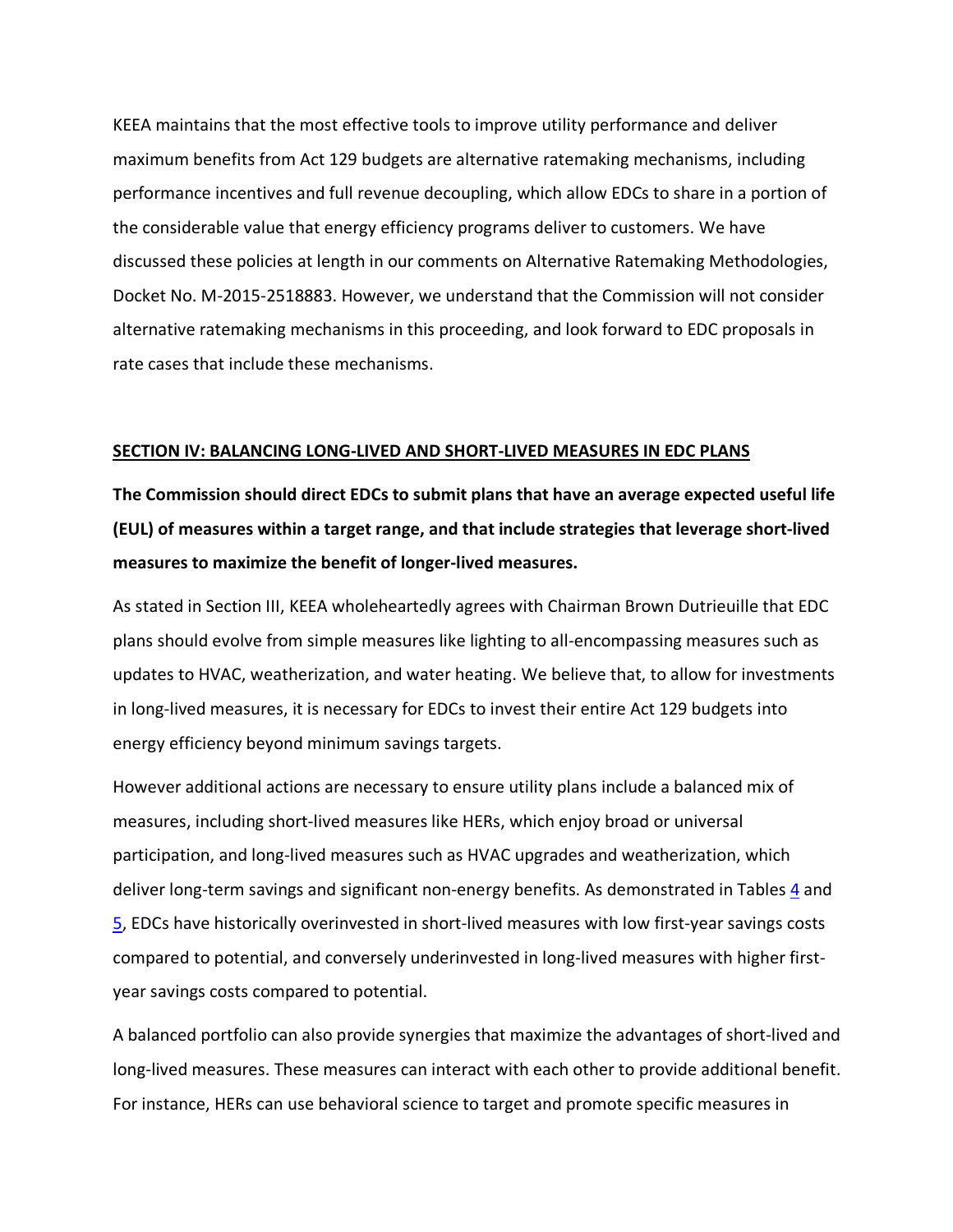addition to providing energy-saving behavioral tips for the home. In practice, programs promoted within a HER have a 32% increase in participation over control groups.<sup>9</sup>

KEEA recommends that the Commission provide the following guidance to EDCs to help them maintain portfolios balanced between short-lived measures (e.g. HERs) and long-lived measures (e.g. home retrofits):

- 1. Require each EDC's Phase IV portfolio of measures for each class to include an average expected useful life (EUL) that represents a balance between the potential study (i.e. a higher proportion of long-lived measures) and Phase III actuals (higher proportion of short-lived measures). The Commission should direct the SWE to calculate a range of average EUL that spans the midpoint of historic average EUL to date (representing the low end of the range) and the average EUL of the Phase IV Potential study (representing the high end of the range). Providing this range will give EDCs flexibility to develop plans appropriate to their service territories, customer types, and historic programming, but ensure that they include a larger share of longer-lived measures than they have historically.
- 2. Direct EDCs to incorporate into their Phase IV plans the kind of short-lived measure programs that prompt the adoption of long-lived measure programs (e.g. HERS, which provide demonstrable uplift to long-lived measure programs). Such strategies could fit well into the Commission's requirement for one "comprehensive program" or wholebuilding programs.

### **SECTION V: ACCUMULATING SAVINGS IN EXCESS OF REDUCTION REQUIREMENTS**

**KEEA recommends that 50 percent of carryover savings be counted toward the next phase in order to prevent carryover from displacing new investment while maintaining an incentive for overperformance**.

<sup>&</sup>lt;sup>9</sup> Personal communication, Opower.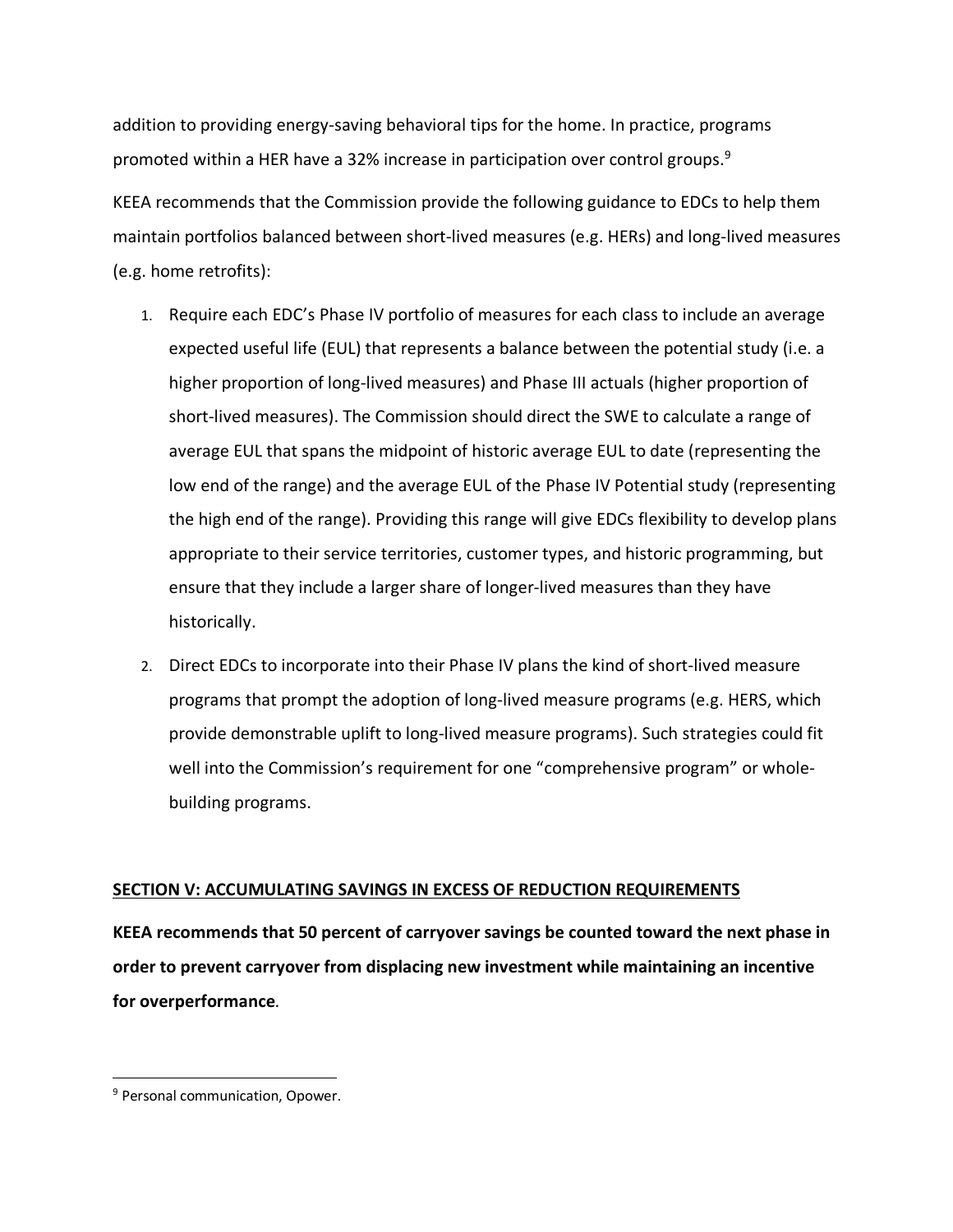KEEA appreciates the Commission's reasoning that allowing carryover provides utilities an incentive to continue running programs after the target is met and helps prevents programs going dark [Tentative Order at 23]. Stopping and starting programs is indeed harmful to energy efficiency vendors and subcontractors, and confusing for customers.

However, the carryover policy has had limited effectiveness in motivating EDCs to continue energy efficiency investment beyond the mandatory savings targets. This is evidenced by the roughly 20 percent of EDCs' budget cap that was unspent over the first ten years of Act 129 [Table 6]. The benefits of the allowing carryover in order to motivate EDCs to exceed their targets should be weighed against the costs of the potentially reduced savings achieved in the subsequent phase. As Commissioner Place noted in his Statement, the current policy of allowing all savings to carry over threatens to overwhelm new savings requirements of several EDCs for Phase IV.

KEEA recommends that the Commission allow only fifty percent of savings to carry over into the next phase in order to balance these costs and benefits. EDCs would continue to receive motivation from carryover to deliver savings in excess of the minimum requirement, but that carryover would be less likely to displace savings in a subsequent phase.

The best way to incentivize EDCs is through alternative ratemaking proposals that better align utility earnings with customer value, including energy efficiency savings. As noted previously, KEEA looks forward to EDC proposals in rate cases that include performance incentive mechanisms and full revenue decoupling. We believe that financial earnings opportunities will provide a much more effective motivator for utilities to exceed minimum savings targets than savings carryover, without sacrificing future savings.

### **SECTION VI. STANDARDS TO ENSURE SAVINGS ARE AVAILABLE TO ALL CUSTOMERS**

**KEEA recommends that the Commission take steps to ensure that specific sectors receive attention and investment in utility plans. Specifically, we recommend that the Commission (1) require EDCs to devote an amount of their budgets to multifamily housing that is at a minimum proportionate to the multifamily housing energy consumption in their**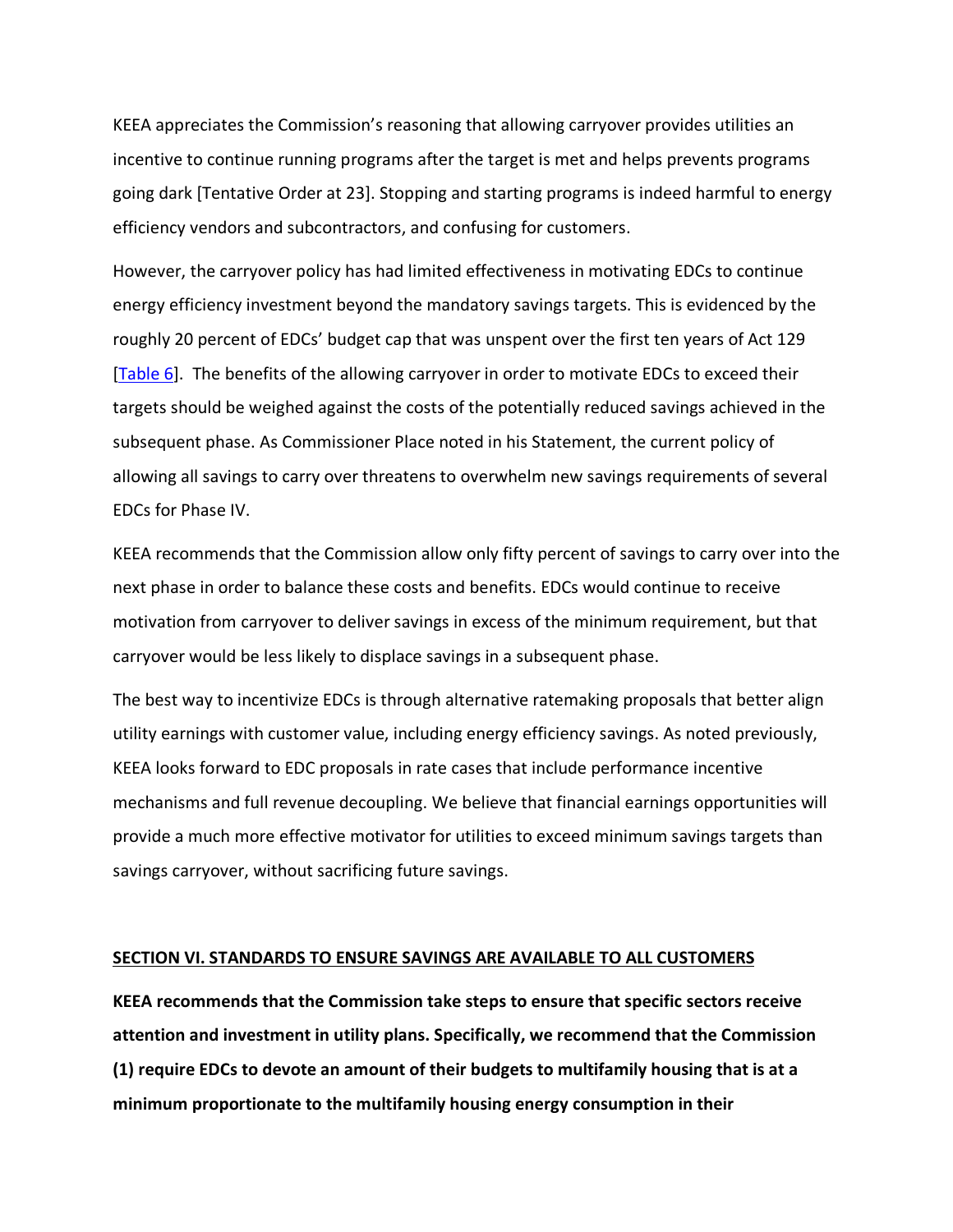**respective service territories; (2) create a Working Group to develop recommendations for upgrading local government street lighting; and (3) set non-binding targets and benchmarking requirements for each EDC to upgrade 50 percent of the local government street lights in its service territory in Phase IV.**

KEEA agrees with the Commission that the GNI sector as a whole does not have a higher than average acquisition cost of first-year savings, and that a carveout for the entire sector, which includes large universities and nonprofit hospitals, is not necessary [Tentative Order at 20]. However, other customer subsectors do not receive investment and savings proportionate to their energy demand or their need, and thus would benefit from the special treatment that GNI received in the first three phases of Act 129. Act 129 states the program should contain "standards to ensure that each plan includes a variety of energy efficiency and conservation measures and will provide the measures equitably to all classes of customers." This is why we recommend that both multifamily housing and local government street lighting be the subjects of specific standards.

*Multifamily Housing Can Achieve Significant Savings with Additional Attention and Resources* Many multifamily buildings, including those serving low-income Pennsylvanians, are privately owned and would not fall under the GNI designation. However, the Commission need not limit itself to that designation when setting specific carveouts for subsectors. Act 129 directs the Commission to "adopt additional required reductions in reduction in consumption," giving the Commission discretion to determine how those requirements apply [66 Pa. C.S. § 2806.1(c)(3)].

Indeed, the Commission is using that discretion by electing not to apply a GNI sector target.

Multifamily buildings present unique challenges for energy efficiency programs. Chief among these is the split incentive that occurs in master metered buildings when property owners are responsible for the building and its energy systems but residents are responsible for their own energy bills. Additionally, whole-building measures such as HVAC and water heating improvements tend to be large-scale projects for multifamily buildings and take significant planning and investment. This scale makes investment especially difficult when EDCs are focused on achieving savings at the lowest first-year cost, as discussed in Sections II and III.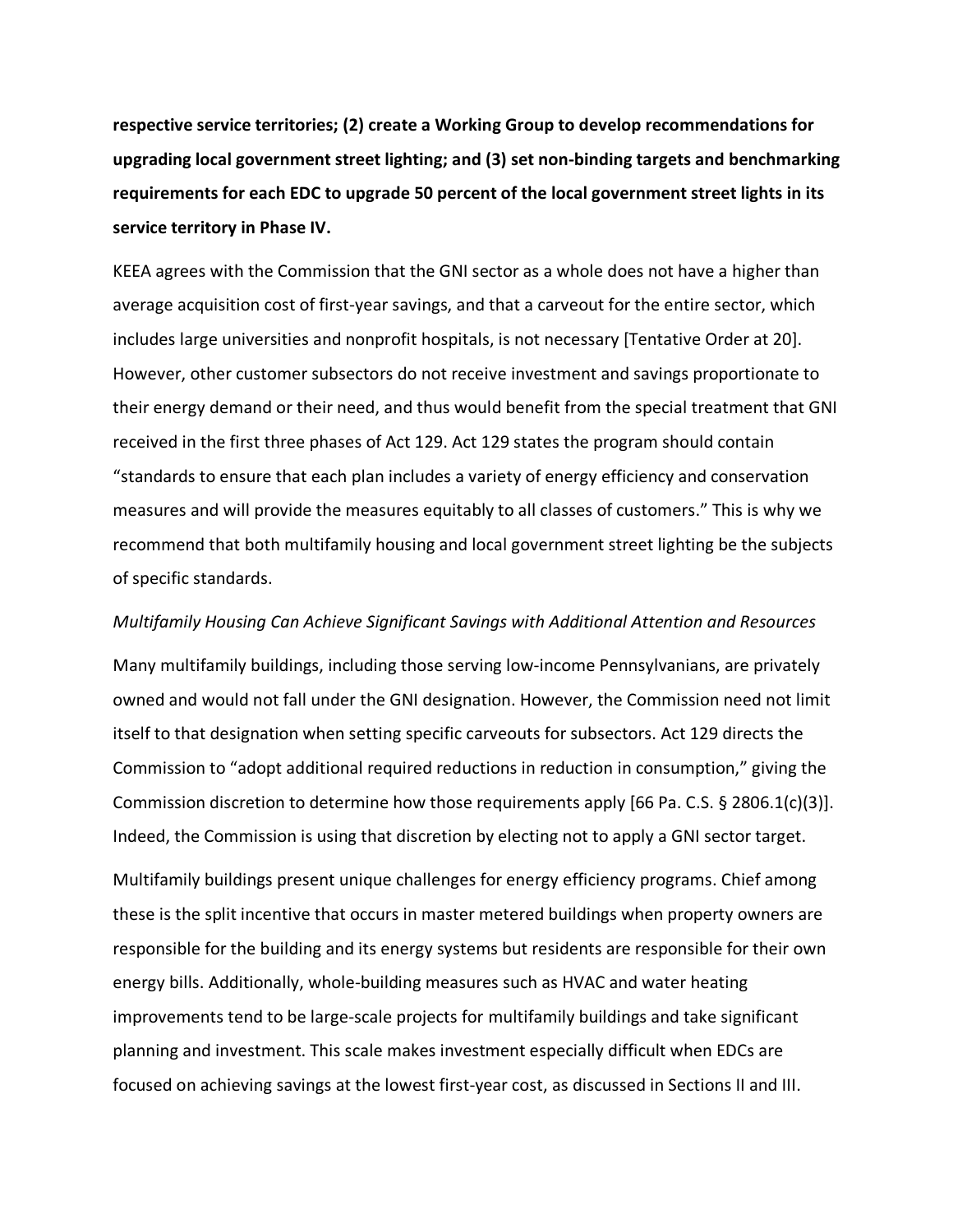The performance of multifamily programs in Act 129 is difficult to measure, because expenditures and savings are not uniformly reported and several EDCs include multifamily measures in broader residential programs. However, evidence suggests that multifamily housing is underserved. Duquesne, one of the few EDCs that reports its multifamily measures independently, reports that its Multifamily Retrofit program represents only 0.1% of residential program savings in the first three years of Phase III [Duquesne PY10 Final Report at 15] despite the Phase III Potential Study finding that multifamily housing represents 11.8% of potential residential savings [Phase III Potential Study at 28].

While underserved, multifamily housing has significant opportunity for energy efficiency upgrades and deep savings. The Market Potential Study identified "whole building" as the single biggest opportunity for incremental savings in the residential sector [Potential Study at 29], with Multifamily representing a combined 9% of the residential program potential by building type [Potential Study at 28]. Indeed, we believe this sector-specific potential is understated. If utilities are enabled and encouraged to shift focus to larger, more complex measures with longer-term expected lifetimes, such as boiler upgrades and replacements, envelope and inunit measures, and even whole-building electrification where feasible, the savings could easily surpass 9%.

Successful programs operated in neighboring states, such as NYSERDA's Multifamily Performance Program, demonstrate that market actors are ready and able to address the challenges posed by multifamily buildings. Setting targets for EDC investments in the multifamily housing subsector will allow Pennsylvania to achieve similar results. Establishing a budget requirement rather than a savings requirement will prevent EDCs from being overly focused on measures with the lowest first-year costs. The Commission should set a target for each EDC to allocate Act 129 budgets to multifamily housing proportionate to the multifamily potential for the EDC.

#### *Local Government Street Lighting Upgrades Face Unique Barriers*

Local government street lighting is not currently being served by energy efficiency programs in proportion to its potential. Despite the fact that LED lighting costs have plummeted in recent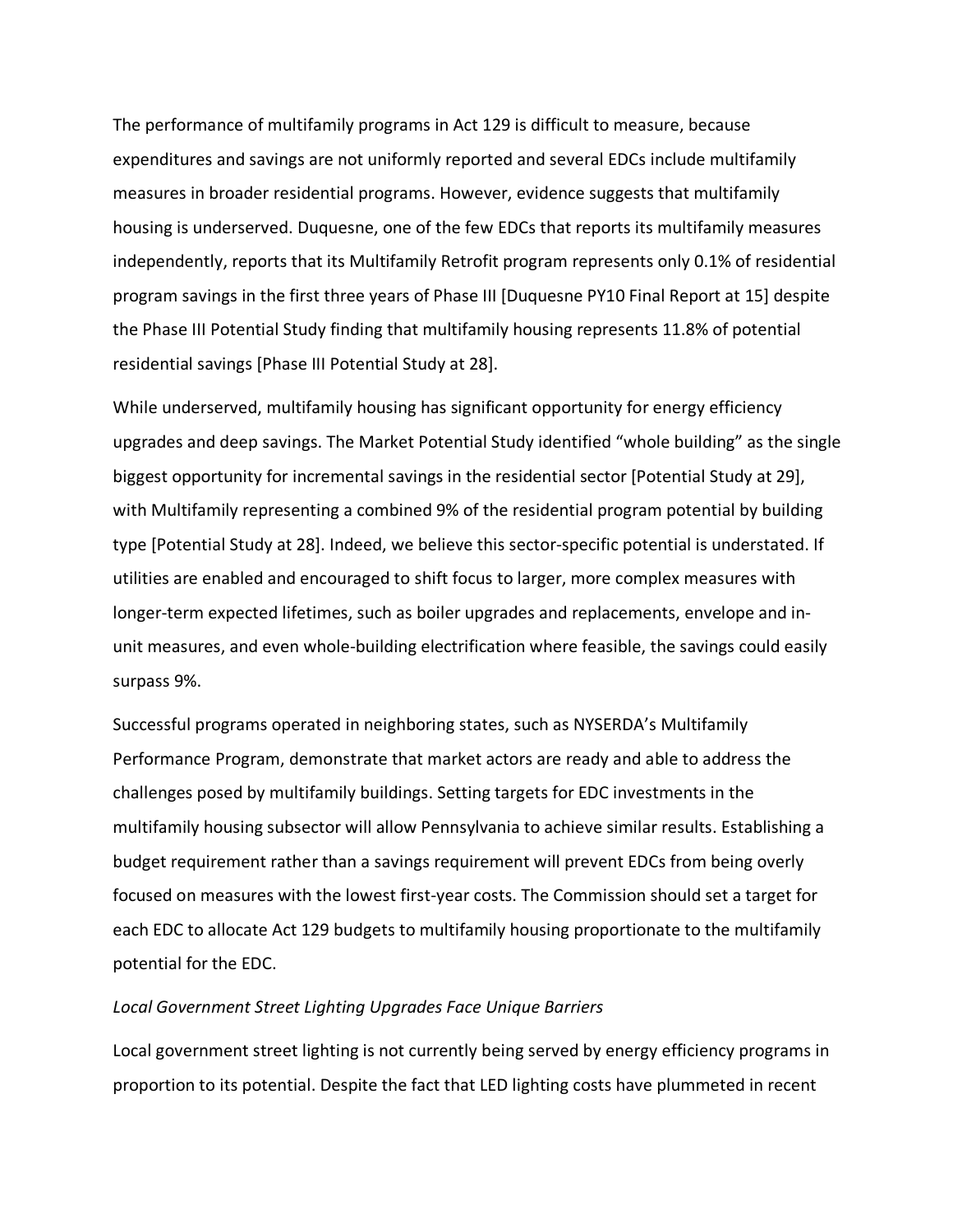years, and that the Guaranteed Energy Savings Act (GESA) provides opportunities for local governments to finance energy retrofits including street lighting, many barriers remain for local governments to upgrade their street lighting and realize significant cost savings. Municipal-level cost savings will be particularly critical as the economic impacts of COVID-19 create significant financial hardships for local governments.

A 2015 study by the Northeast Energy Efficiency Partnerships (NEEP) found 329 GWh in potential annual energy savings for Pennsylvania and further identified a number of barriers to achieving those savings<sup>10</sup>. Chief among these obstacles are utility ownership of the lighting equipment and LED tariff structures that do not allow customers to capture the true value of energy reductions.

Energy efficiency and conservation plans may not be able to fully resolve every barrier identified in the NEEP study; for instance, they cannot empower local governments to purchase street lighting at a fair price. Given the complexity the tariff and ownership models involved, the Commission should create a Working Group consisting of EDCs, representatives of a diversity of local governments, and other interested stakeholders to produce recommendations that will increase the adoption of LED street lighting by local governments.

However, the Commission can achieve additional reductions in municipal street lighting consumption consistent with the goals of Act 129 by setting requirements for EDCs. Currently, EDCs have little incentive to upgrade local government street lighting as part of their plans because it represents an important source of revenue. The city of Erie reports spending over \$1 million annually on street lighting<sup>11</sup>, and PPL Electric has earned \$24 million annually from its municipal customers $^{12}$ .

<sup>&</sup>lt;sup>10</sup> LED Street Lighting Assessment and Strategies for the Northeast and Mid-Atlantic, Northeast Energy Efficiency Partnerships, 2015, https://neep.org/led-street-lighting-assessment-and-strategies-northeastand-mid-atlantic

<sup>&</sup>lt;sup>11</sup> Personal communication, City of Erie staff

 $12$  PPL pulls streetlight switcheroo on municipalities, The Morning Call, 2016, available at https://www.mcall.com/news/local/mc-ppl-streetlights-taxes-20160123-story.html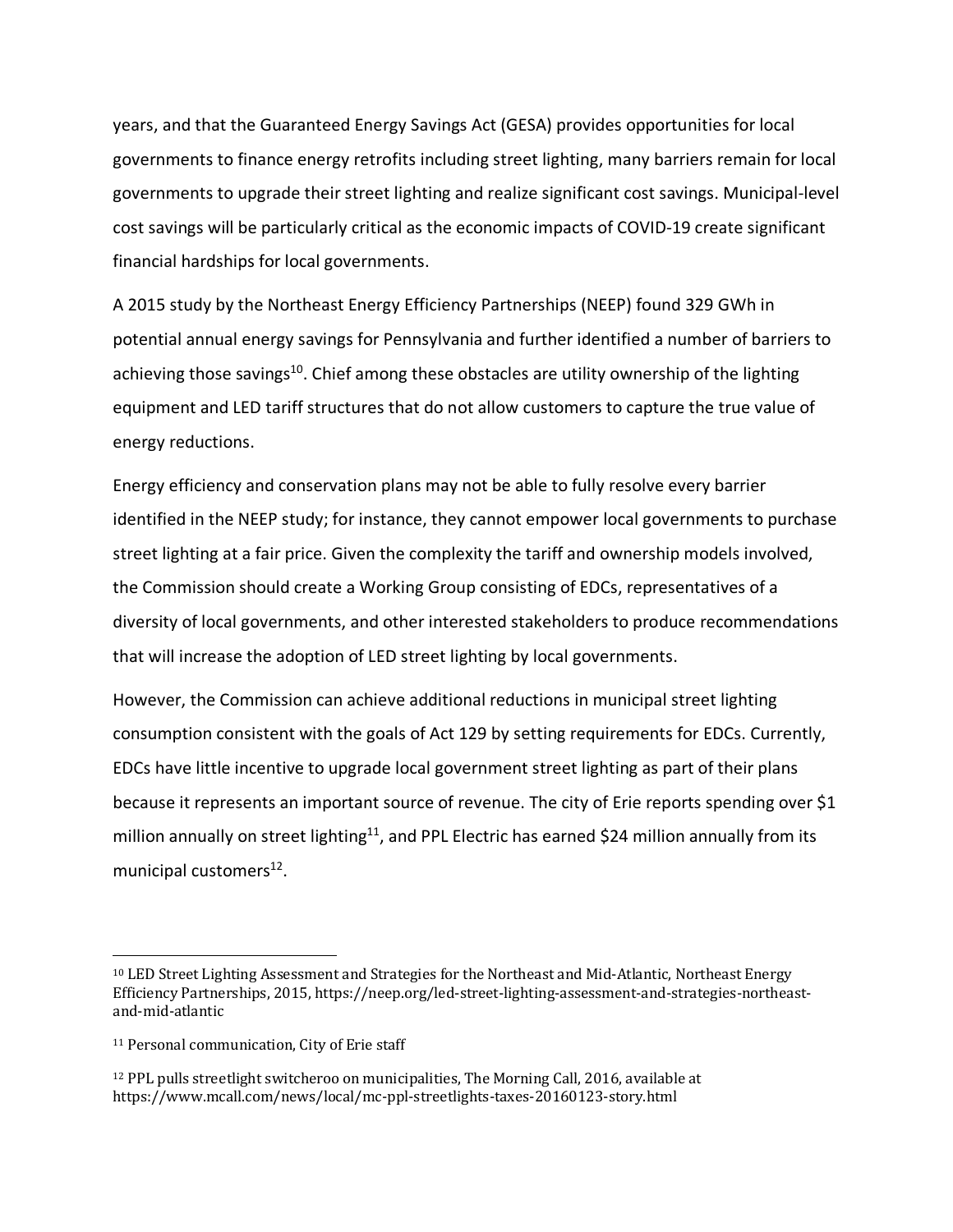KEEA recommends that the Commission set targets for each EDC to upgrade a proportion of LED streetlights within its service territory. In its study, NEEP recommended that jurisdictions set a goal to upgrade 30 percent of local government lighting to LED by 2020. Given that some progress has been made since 2015, we recommend a target of 40 percent by 2025. A thorough review of streetlight potential and current progress by the Statewide Evaluator would better inform a specific target.

# *Alternative Ratemaking Designs Are the Most Effective Strategy to Improve Performance for Multifamily Housing and Local Government Street Lighting*

KEEA believes that an alternative ratemaking mechanism is the most comprehensive strategy to acheive improvements in utility energy efficiency program performance for multifamily housing and local government street lighting. We look forward to EDC proposals in rate cases featuring performance incentives that enable utilities to capture a portion of the net benefit delivered to customers through excellent multifamily and local government street lighting programs.

#### **SECTION VII: BIDDING ENERGY EFFICIENCY RESOURCES INTO THE PJM CAPACITY MARKET**

**EDCs should not be required to bid energy efficiency capacity from C&I customers into the PJM capacity market because there are already successfully operating programs from third party implementers in the state. If EDCs are successful in bidding residential energy efficiency into PJM, revenues should be invested in supplementary residential energy efficiency programs.**

KEEA opposes requiring EDCs to bid energy efficiency capacity from commercial and industrial (C&I) projects into the PJM market. Bidding energy efficiency into the PJM Market is complex, with risks and rewards that must be balanced. Pennsylvania already has numerous qualified C&I participants implementing PJM programs and to the extent that economic opportunities exist in this market, these parties have identified and will continue to identify these opportunities at a lower cost and risk to ratepayers than EDCs. These current market participants have already absorbed upfront costs and risks to ratepayers, and programs have excelled in a challenging and unique regulatory environment.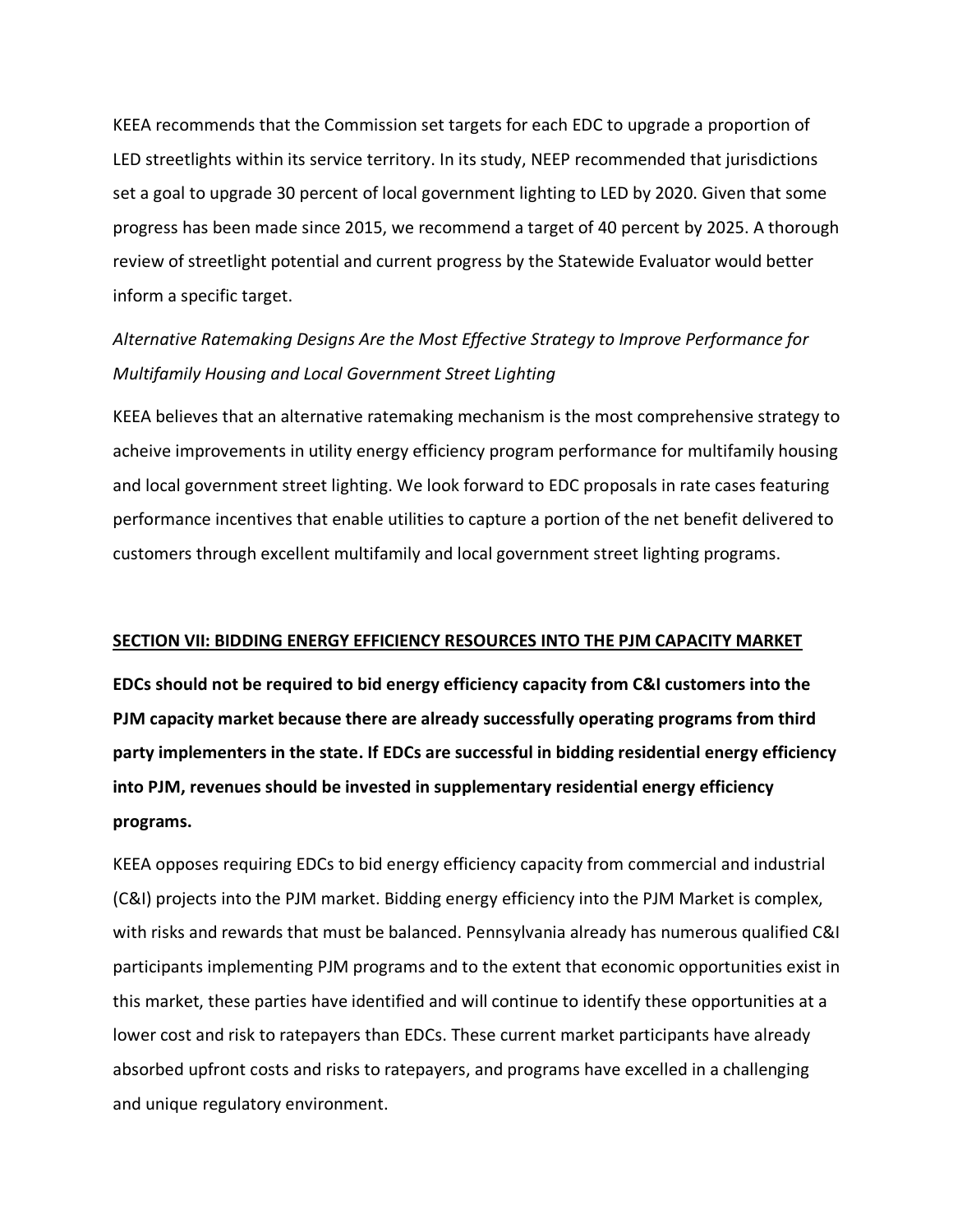In the event that the Commission decides to require utilities to bid C&I energy efficiency into PJM, KEEA does not believe it will maximize customer benefit to refund revenues from those bids to all ratepayers. Instead, those revenues should be invested in supplementary energy efficiency programs that benefit C&I customers, and they should not be subject to the 2 percent budget cap as they are not recovered from ratepayers.

Residential energy efficiency does not currently experience the same market participation, in part due to the challenge of developing a value proposition for energy efficiency capacity from aggregated residential customers. It is possible that EDCs are uniquely positioned to take advantage of this market opportunity and identify additional value from bidding residential energy efficiency into PJM capacity markets. If so, customers would receive more benefits from the investment of that revenue in supplementary energy efficiency programs above what is allowed under the Act 129 budgets. Doing so would provide more benefit for customers, as the Potential Study has found significant achievable energy efficiency potential beyond what is achievable under the 2 percent budget cap [Potential Study at 23].

#### **SECTION VIII: FUEL-SWITCHING POLICY**

# **KEEA recommends the Commission revisit its treatment of fuel-switching because it encourages electric-to-fossil fuel conversion even in circumstances when there is no total energy efficiency improvement, which is not an appropriate use of limited Act 129 dollars.**

Energy efficiency can help accomplish a variety of public policy goals for the Commonwealth, including economic development, energy affordability, reduction of greenhouse gases and other air pollution, improved occupant health, and increased comfort using a variety of fuel sources. Policymakers need not specify the best fuel to achieve the outcomes, but simply state the desired outcomes and apply the policy in a fuel-neutral manner. This may have the market effect of favoring a fuel even though the policy does not do so explicitly.

For example, a fuel-neutral policy regime that rewards occupant health, pollution reduction, and customer savings without specifying the fuel source may have the effect of favoring electric heat pumps over oil furnaces in a marketplace, since electric heat pumps are a more cost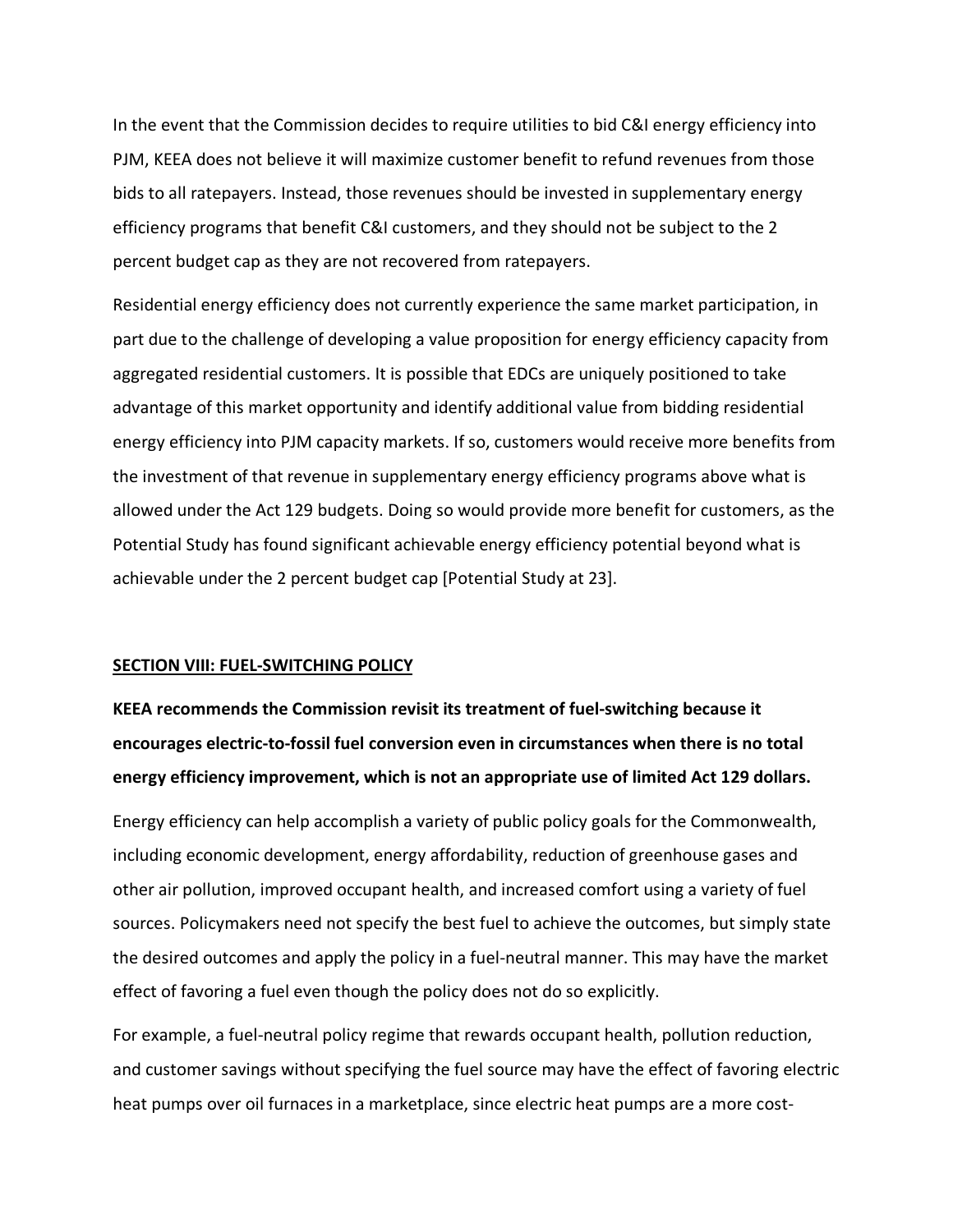effective method of achieving improved occupant health, pollution reduction, and customer savings than oil furnaces.<sup>13</sup>

Act 129 requires reduction in energy consumption in a cost-effective manner, without preferring fuel sources [66 Pa.C.S. § 2806.1(a)]. The Commission, however, has implemented a fuel-switching policy that explicitly favors natural gas and other fossil fuels over electricity even if that option fails to reduce energy consumption or is less cost-effective. This policy is inconsistent with the goals of Act 129 and should be updated.

The Commission's fuel switching policy, developed in the Fuel Switching Policy Working Group Staff Report and first expressed through the 2011 Technical Resource Manual (TRM), might be more appropriately called load-shedding than fuel-switching. According to the 2011 TRM, EDCs may credit 100 percent of the decrease in electricity consumption from electric-to-fossil fuel conversions toward their savings goals with no corresponding debit for the increased fossil fuel consumption [2011 TRM at 73]. The 2019 TRM accounts for a nominal increase in electricity use from the furnace fan [Phase IV TRM Volume II at 31]. The effect of this policy is to encourage EDCs to push electric heating customers towards fossil fuel or other non-electric heating, rather than the most energy efficient or cost-effective measure, which is the expressed purpose of Act 129.

Consider a customer seeking to replace a baseboard electric heating unit that consumes 10,000 kwh annually. If an EDC incentivizes the replacement of the electric heating unit with a gas heating unit, the EDC will be able to credit 10,000 kwh towards their Act 129 savings target, less only the nominal amount of electricity consumed to power the furnace fan, for a net electricity savings of nearly 10,000 kwh. On the other hand, if the EDC incentivizes the replacement of the baseboard electric heating unit with a more efficient electric heat pump that consumes 7,000 kwh<sup>14</sup>, they are credited the total net difference between the two units' energy consumption,

<sup>&</sup>lt;sup>13</sup> The Economics of Electrifying Buildings, Rocky Mountain Institute, 2018, available at http://www.rmi.org/insights/reports/economics-electrifying-buildings/

<sup>&</sup>lt;sup>14</sup> Northeast/Mid-Atlantic Air-Source Heat Pump Market Strategies Report 2016 Update, NEEP, available at https://neep.org/sites/default/files/NEEP\_ASHP\_2016MTStrategy\_Report\_FINAL.pdf found average annual savings from replacing resistance heating with an air source heat pump of 3,000 kwh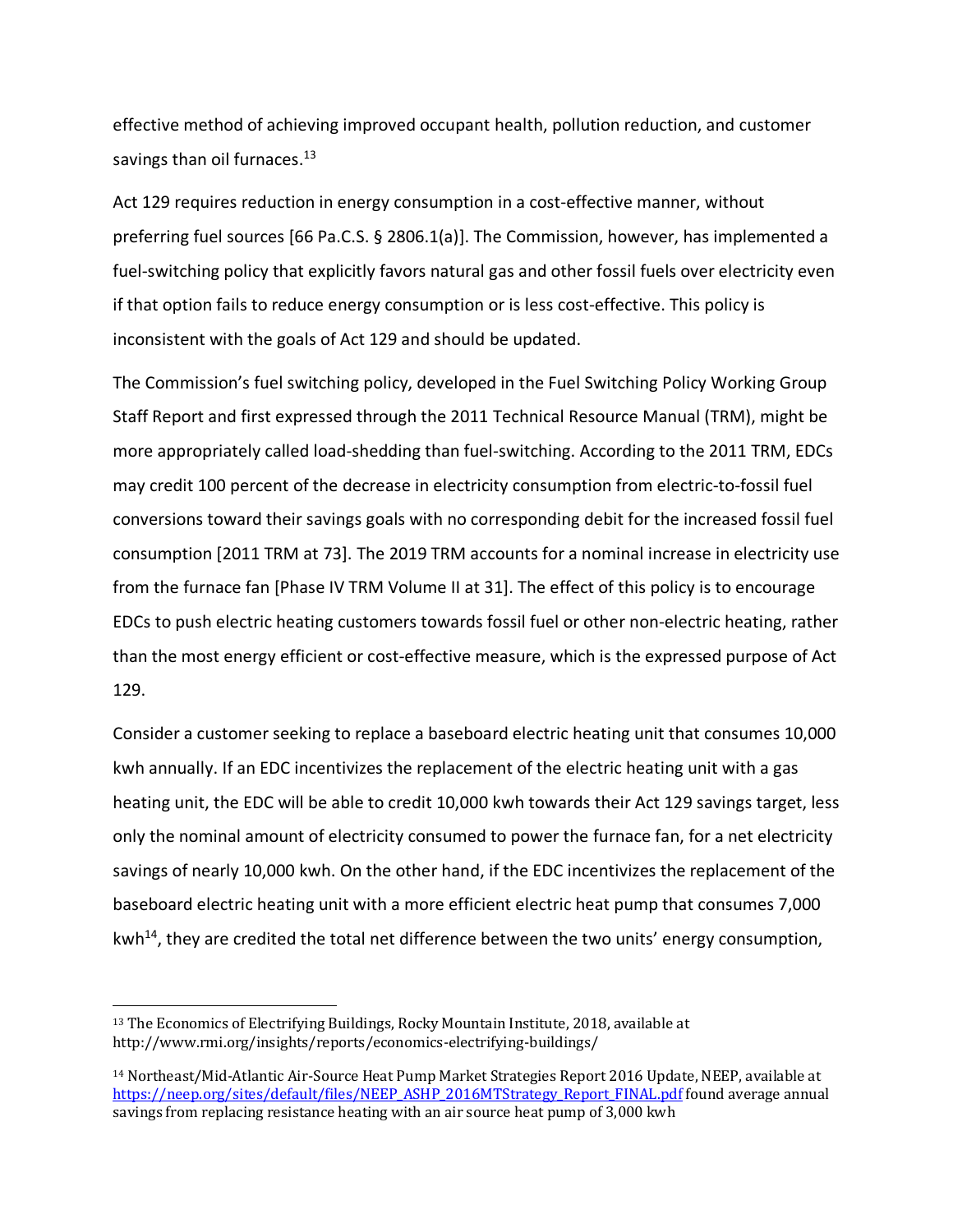3,000 kwh. The EDC is able to achieve more than triple the savings by pushing fuel-switching from electric to gas than by incentivizing an efficient electric unit.

This asymmetric treatment of gas and electric serves as a strong motivator for EDCs to favor fossil fuel switching over measures to improve the energy efficiency of electric heating, particularly, as in the case of PECO, when the EDC is affiliated with a natural gas distribution company (NGDC) that is able to recover the lost electricity revenues through increased natural gas sales. For evidence of the EDC's priorities, PECO's Phase III plan includes a \$1500 rebate for fuel switching but only a \$285 rebate for upgrading an electric heating unit [PECO Phase III Plan at 153]. However, an EDC need not be affiliated with an NGDC to be motivated to seek large electricity savings from asymmetric treatment of fuel switching, since electricity sales will be reduced in any case in order to meet Act 129 savings targets.

The Commission has applied fuel neutrality in the TRC Test and applied a symmetrical, fuelneutral approach by counting increased fossil fuel consumption from fuel switching as a cost [Phase IV Final TRC Test at 82]. However, because TRC benefits are applied on a portfoliorather than measure-level the symmetric TRC treatment is not sufficient to ensure that EDCs take a fuel-neutral approach to each measure.

Lastly, KEEA acknowledges that symmetric treatment of electric and gas heating savings requires a change in the TRM and this feedback would have perhaps have been more appropriate in the TRM Comments. However, the Commission may modify the TRM at any time and the inclusion of fuel-switching measures in implementation plans is a significant issue in the development of Phase IV of Act 129. Therefore, KEEA recommends the Commission revise the TRM in advance of Phase IV, to ensure a fuel-neutral, symmetrical approach to any fuelswitching by debiting the increased consumption of fossil fuels for fuel-switching measures, through a conversion of BTUs to kwh. Alternatively, if the Commission determines that such a conversion is not possible within the constraints of the Act 129 legislation, then the Commission should discontinue the use of fuel-switching in Act 129 plans.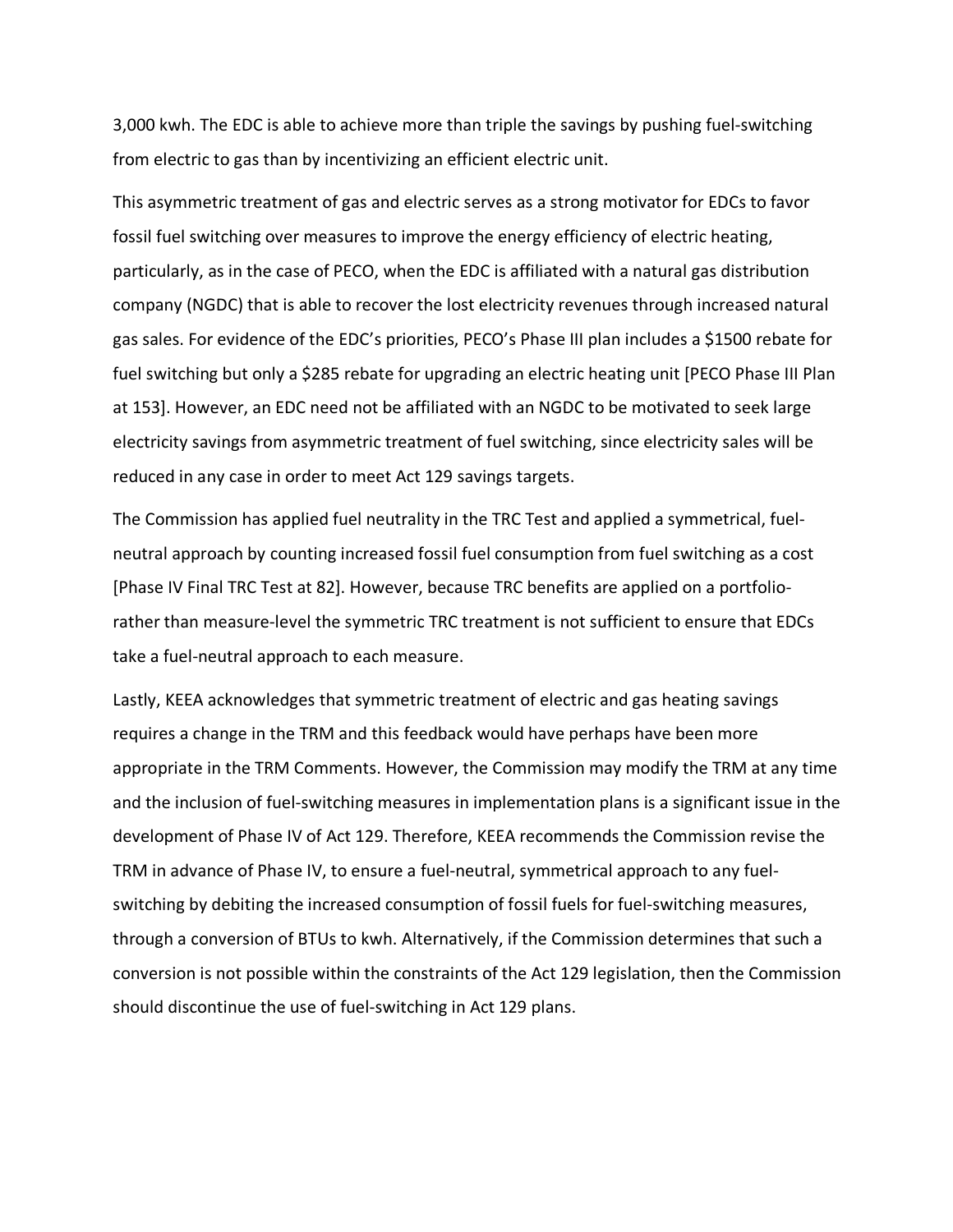### **CONCLUSION**

KEEA thanks the Commission for the opportunity to submit these comments. We look forward to working with the Commission, the EDCs, and all other stakeholders to develop Phase IV programs that capture the full potential of energy efficiency as a resource to deliver energy savings, economic development, improved health, and many other lasting benefits.

Sincerely,

Julian Boggs Policy Director, Keystone Energy Efficiency Alliance

### **APPENDIX**

## **Table 1. Proposed Act 129 Budgets Adjusting for Real Costs (\$1,000,000)**

|                 | Annual        | Annual        | Current               |                      |
|-----------------|---------------|---------------|-----------------------|----------------------|
|                 | <b>Budget</b> | <b>Budget</b> | <b>Proposed Phase</b> | <b>KEEA Proposed</b> |
| <b>EDC</b>      | (2006\$)      | (2019\$)      | <b>IV Budget</b>      | Phase IV Budget      |
| Duquesne Light  | \$19.55       | \$24.38       | \$97.73               | \$121.90             |
| <b>PECO</b>     | \$85.48       | \$106.62      | \$427.39              | \$533.11             |
| <b>PPL</b>      | \$61.50       | \$76.71       | \$307.51              | \$383.57             |
| Met-Ed          | \$24.87       | \$31.02       | \$124.33              | \$155.09             |
| Penelec         | \$22.97       | \$28.66       | \$114.87              | \$143.29             |
| Penn Power      | \$6.66        | \$8.31        | \$33.30               | \$41.54              |
| West Penn Power | \$23.56       | \$29.39       | \$117.81              | \$146.96             |
| <b>Total</b>    | \$244.59      | \$305.09      | \$1,222.94            | \$1,525.45           |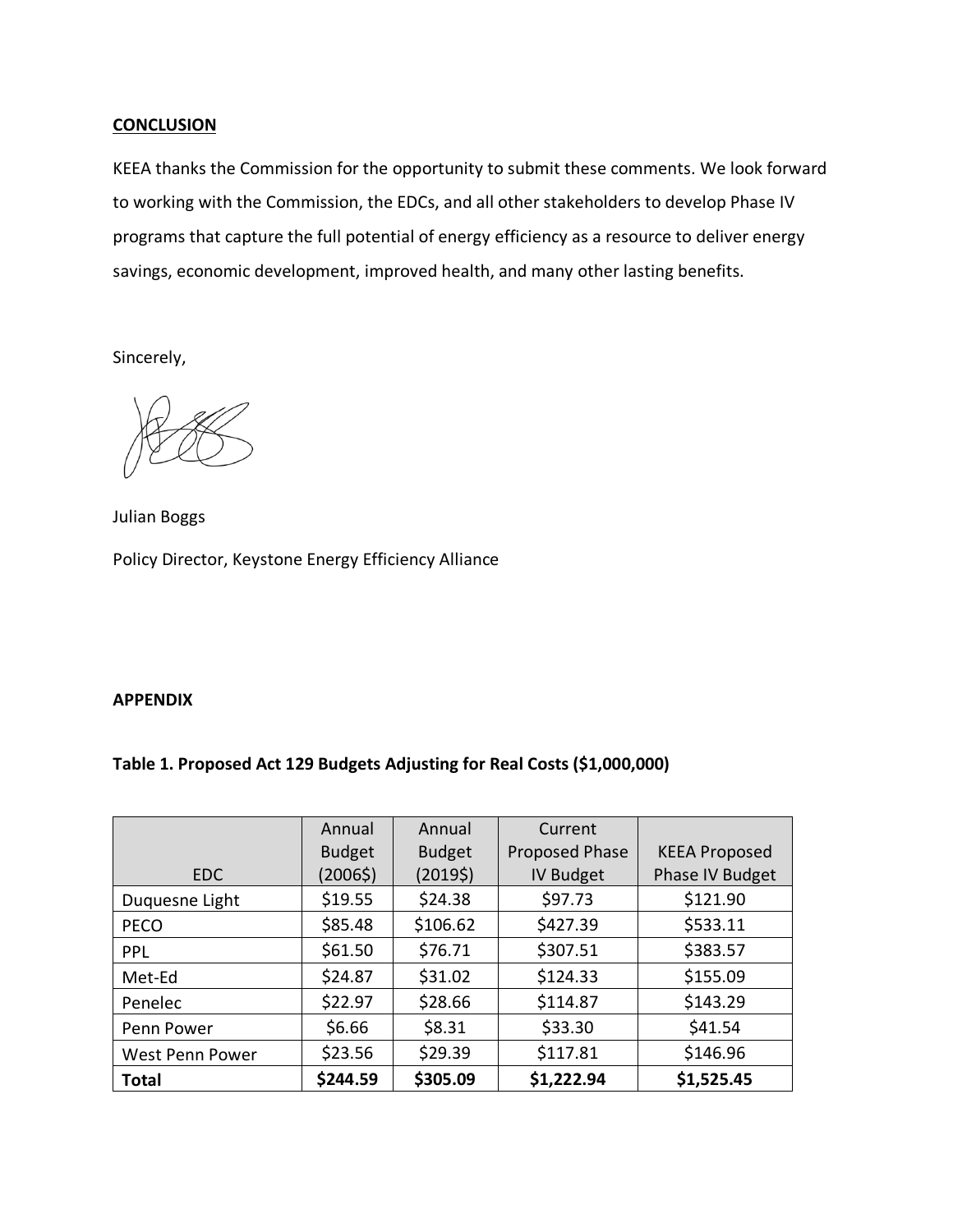## **Table 2. Proposed Act 129 Savings Targets Under Adjusted Budgets (GWh)**

|                 | <b>Current Proposed</b>           | <b>KEEA Proposed Incremental</b> |
|-----------------|-----------------------------------|----------------------------------|
| <b>EDC</b>      | <b>Incremental Savings Target</b> | <b>Savings Target</b>            |
| Duquesne Light  | 340                               | 421                              |
| <b>PECO</b>     | 1,330                             | 1,667                            |
| <b>PPL</b>      | 1,214                             | 1,523                            |
| Met-Ed          | 451                               | 562                              |
| Penelec         | 423                               | 532                              |
| Penn Power      | 125                               | 156                              |
| West Penn Power | 492                               | 616                              |
| Total           | 4,375                             | 5,478                            |

## **Table 3. Comparison of Non-Lighting and Non-Low Income Acquisition Costs, Phase III YTD vs Phase IV Potential Study (\$/MWh)**

| <b>EDC</b>       | PY8-PY10 Acquisition<br>Costs, excluding lighting<br>and low-income | Phase IV Potential Study<br><b>Acquisition Cost excluding</b><br>lighting and low-income | Percent<br>Increase |
|------------------|---------------------------------------------------------------------|------------------------------------------------------------------------------------------|---------------------|
| Duquesne         | 112                                                                 | 227                                                                                      | 102%                |
| Met Ed           | 146                                                                 | 239                                                                                      | 63%                 |
| Penelec          | 121                                                                 | 241                                                                                      | 99%                 |
| Penn Power       | 137                                                                 | 206                                                                                      | 50%                 |
| West Penn Power  | 117                                                                 | 219                                                                                      | 87%                 |
| PECO*            | 84                                                                  | 265                                                                                      | 216%                |
| <b>PPL</b>       | 150                                                                 | 194                                                                                      | 29%                 |
| <b>Statewide</b> | 121                                                                 | 218                                                                                      | 81%                 |

\*PECO spending by program was unavailable. PY8-10 acquisition costs are estimates based on FirstEnergy

## **Table 4. Phase III Savings From Low-Cost Measures (MWh)**

|                 |              | Residential | Home Energy |                      | Percent of |
|-----------------|--------------|-------------|-------------|----------------------|------------|
| Program Year    | C&I Lighting | Lighting    | Reports     | <b>Total Savings</b> | Savings    |
| PY8             | 206,907      | 441,495     | 208,355     | 1,052,410            | 81%        |
| PY <sub>9</sub> | 460,214      | 501,109     | 218,462     | 1,457,892            | 81%        |
| <b>PY10</b>     | 450,607      | 519,143     | 193,194     | 1,493,258            | 78%        |
| Total PY 8-10   | 1,117,728    | 1,461,747   | 620,011     | 4,003,560            | 80%        |